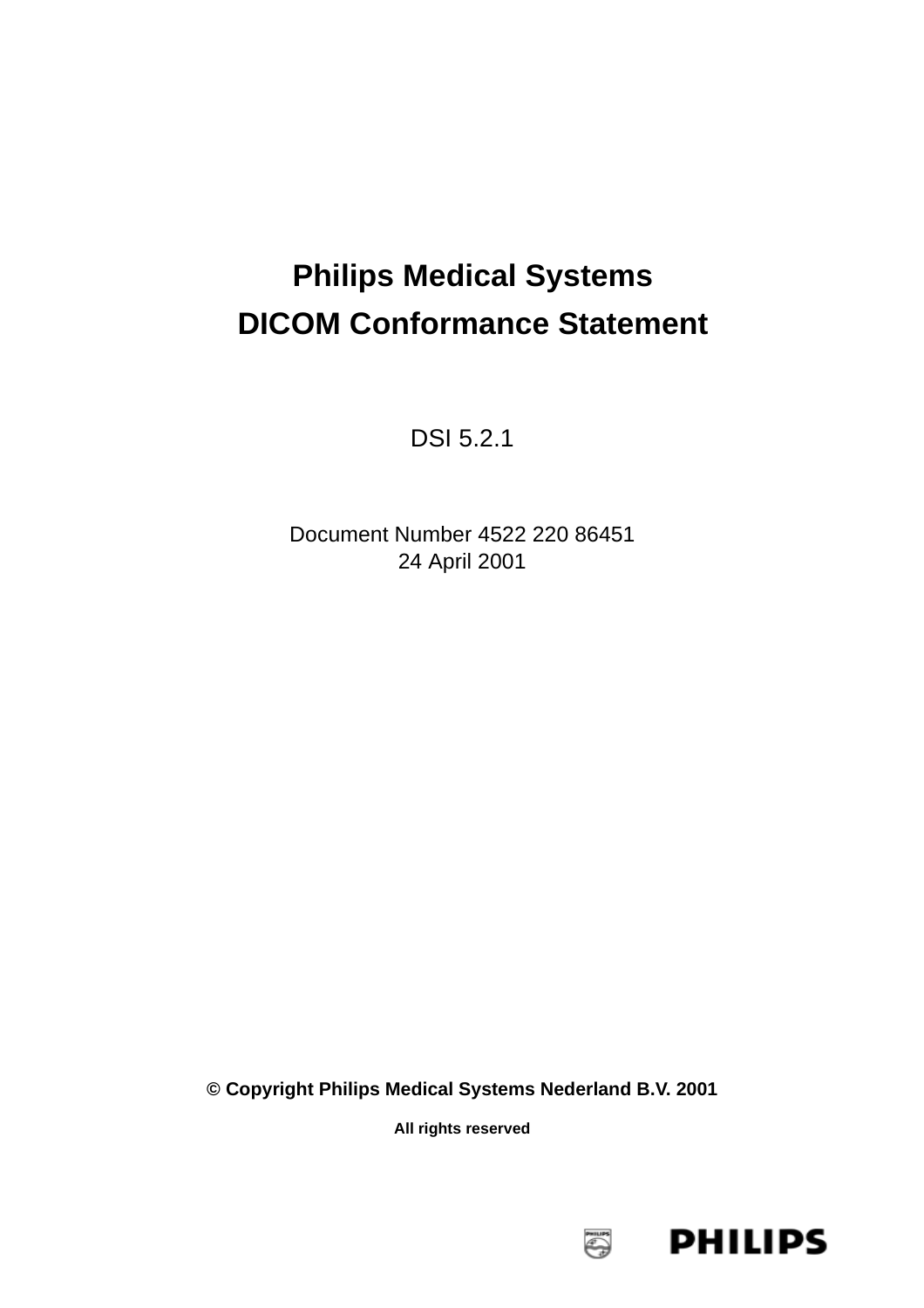# **Issued by:**

Philips Medical Systems Nederland B.V. Integrated Clinical Solutions, Marketing & Communications Building QV-282 P.O. Box 10.000 5680 DA Best The Netherlands Tel.: +31 40 2763827 Fax.: +31 40 2763810 email: dicom@philips.com Internet: http://www.medical.philips.com/dicomcs/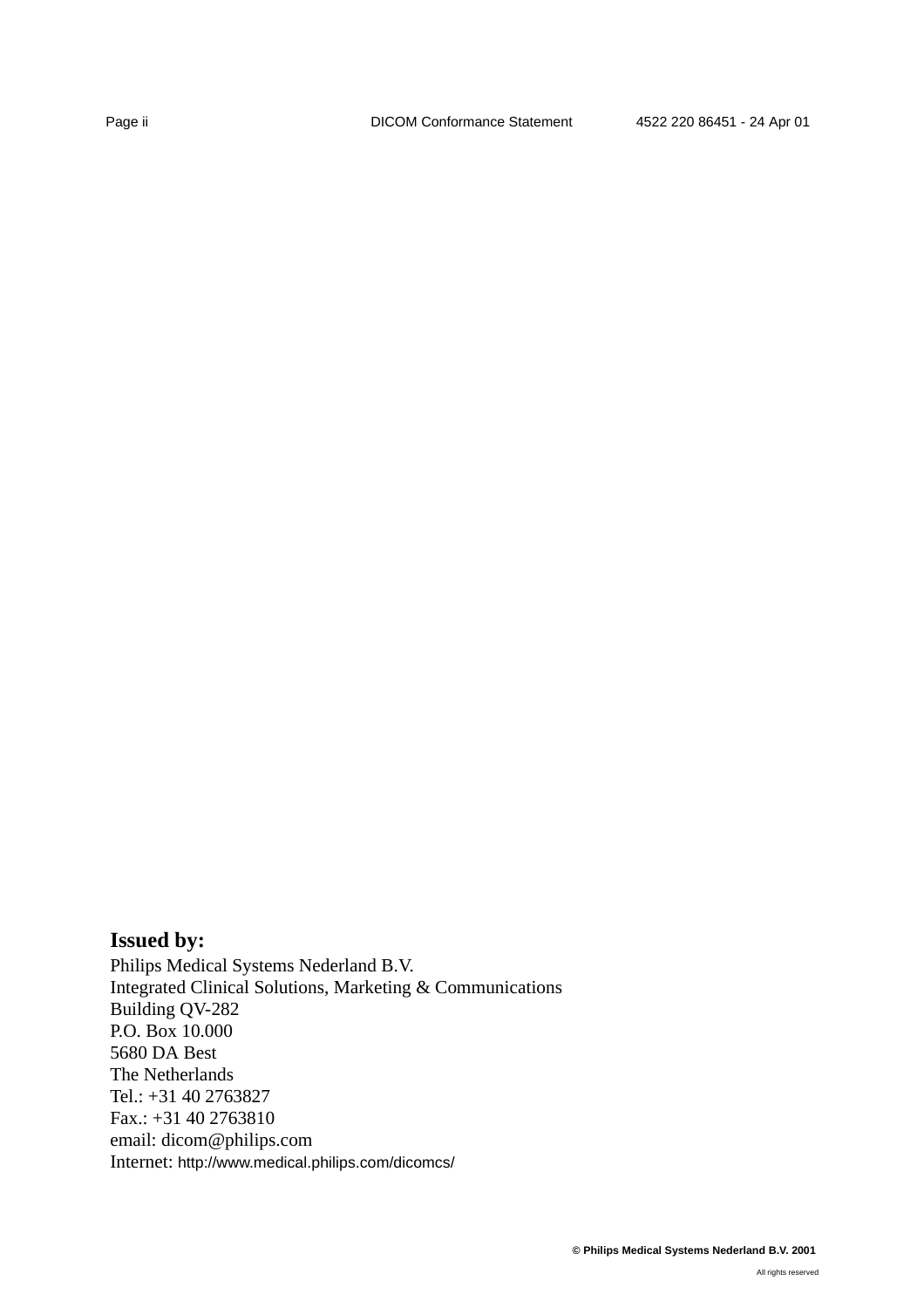| $\mathbf{1}$   |                                                                  |
|----------------|------------------------------------------------------------------|
| 1.1            |                                                                  |
| 1.2            |                                                                  |
| 1.3            |                                                                  |
| 1.4            |                                                                  |
| 1.5            |                                                                  |
| 1.6            |                                                                  |
| 1.7            |                                                                  |
| 2              |                                                                  |
| 2.1            |                                                                  |
| 2.1.1          |                                                                  |
| 2.1.2          | Description of the DSI DICOM Modality Worklist Functionality . 6 |
| 2.2            |                                                                  |
| 2.3            |                                                                  |
| 3              |                                                                  |
| 3.1            |                                                                  |
| 3.1.1          |                                                                  |
| 3.1.2          |                                                                  |
| 3.1.3          |                                                                  |
| $\overline{4}$ |                                                                  |
| 4.1            |                                                                  |
| 4.1.1          |                                                                  |
| 5              |                                                                  |
| 6              |                                                                  |
| 6.1            |                                                                  |
| 6.1.1          |                                                                  |
| 6.1.2          |                                                                  |
| 6.2            |                                                                  |
| 7              |                                                                  |
| 8              | Remarks, Implementation Restrictions and Choices 28              |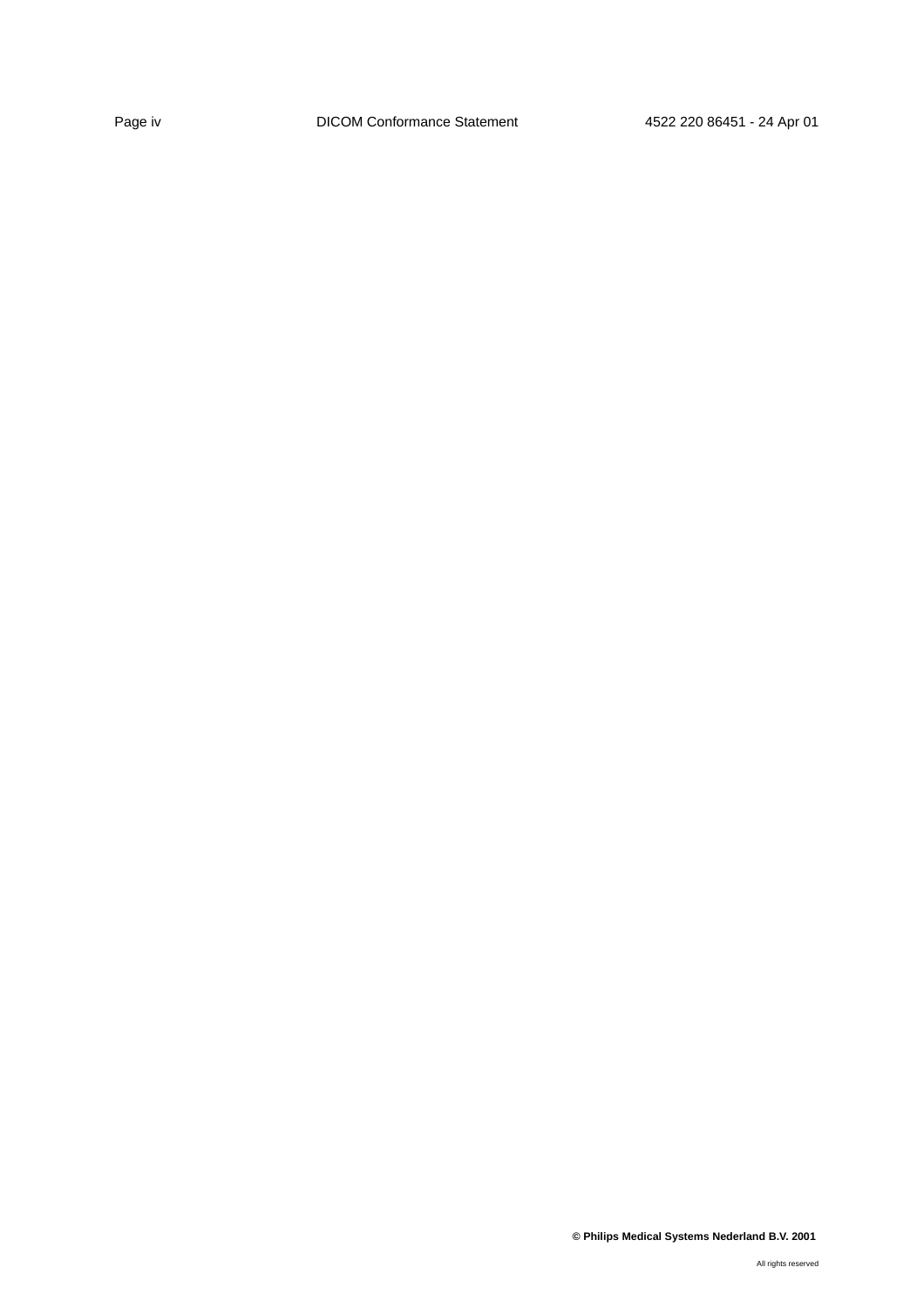Introduction

## <span id="page-4-0"></span>**1 Introduction**

This chapter provides general information about the purpose, scope and contents of this Conformance Statement.

### <span id="page-4-1"></span>**1.1 Scope and field of application**

The scope of this DICOM Conformance Statement is to facilitate data exchange from equipment of Philips Medical Systems. This document specifies the compliance to the DICOM standard (formally called the NEMA PS 3.X standards). It contains a short description of the applications involved and provides technical information about the data exchange capabilities of the equipment. The main elements describing these capabilities are: the supported DICOM Service Object Pair (SOP) Classes, Roles, Information Object Definitions (IOD) and Transfer Syntaxes.

The field of application is the integration of the Philips Medical Systems equipment into an environment of medical devices.

This Conformance Statement should be read in conjunction with the DICOM standard and its addenda [DICOM].

### <span id="page-4-2"></span>**1.2 Intended audience**

This Conformance Statement is intended for:

- (potential) customers,
- system integrators of medical equipment,
- marketing staff interested in system functionality,
- software designers implementing DICOM interfaces.

It is assumed that the reader is familiar with the DICOM standard.

### <span id="page-4-3"></span>**1.3 Contents and structure**

The DICOM Conformance Statement is contained in chapter 2 through 7 and follows the contents and structuring requirements of DICOM PS 3.2.

### <span id="page-4-4"></span>**1.4 Used definitions, terms and abbreviations**

DICOM definitions, terms and abbreviations are used throughout this Conformance Statement. For a description of these, see NEMA PS 3.3 and PS 3.4. The word Philips in this document refers to Philips Medical Systems.

### <span id="page-4-5"></span>**1.5 References**

[DICOM] The Digital Imaging and Communications in Medicine (DICOM) standard: NEMA PS 3.X National Electrical Manufacturers Association (NEMA) Publication Sales 1300 N. 17th Street, Suite 1847 Rosslyn, Va. 22209, United States of America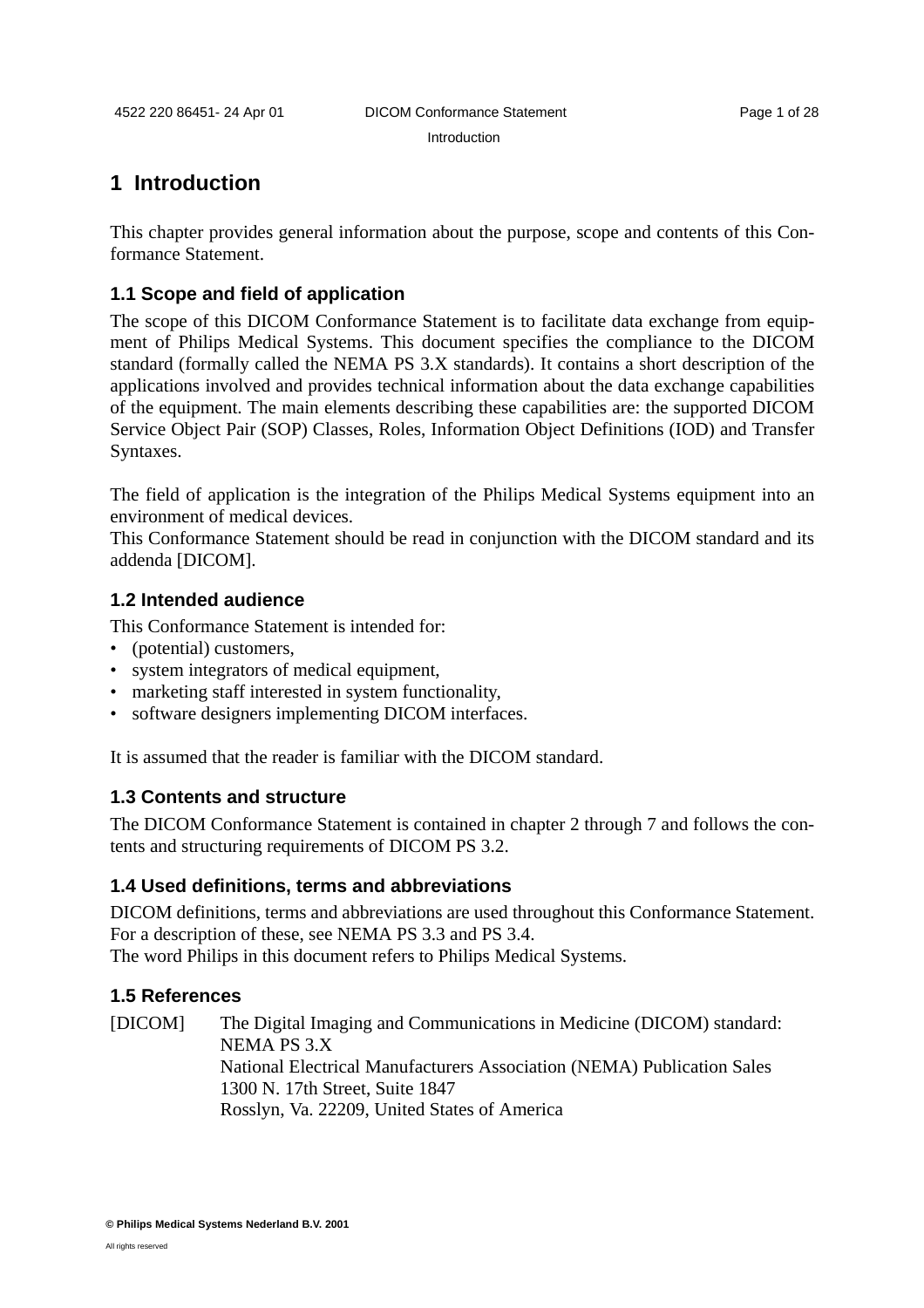#### Introduction

### <span id="page-5-0"></span>**1.6 Important note to the reader**

This Conformance Statement by itself does not guarantee successful interoperability of Philips equipment with non-Philips equipment. The user (or user's agent) should be aware of the following issues:

#### **• Interoperability**

Interoperability refers to the ability of application functions, distributed over two or more systems, to work successfully together. The integration of medical devices into a networked environment may require application functions that are not specified within the scope of DICOM. Consequently, using only the information provided by this Conformance Statement does not guarantee interoperability. It is the user's responsibility to analyse thoroughly the application requirements and to specify a solution that integrates Philips equipment with non-Philips equipment.

#### **• Validation**

Philips equipment has been carefully tested to assure that the actual implementation of the DICOM interface corresponds with this Conformance Statement.

Where Philips equipment is linked to non-Philips equipment, the first step is to compare the relevant Conformance Statements. If the Conformance Statements indicate that successful information exchange should be possible, additional validation tests will be necessary to ensure the functionality, performance, accuracy and stability of image and image related data. It is the responsibility of the user (or user's agent) to specify the appropriate test suite and to carry out the additional validation tests.

### **• New versions of the DICOM Standard**

The DICOM Standard will evolve in future to meet the user's growing requirements and to incorporate new features and technologies. Philips is actively involved in this evolution and plans to adapt its equipment to future versions of the DICOM Standard. In order to do so, Philips reserves the right to make changes to its products or to discontinue its delivery. The user should ensure that any non-Philips provider linking to Philips equipment, also adapts to future versions of the DICOM Standard. If not, the incorporation of DICOM enhancements into Philips equipment may lead to loss of connectivity (in case of networking) and incompatibility (in case of media).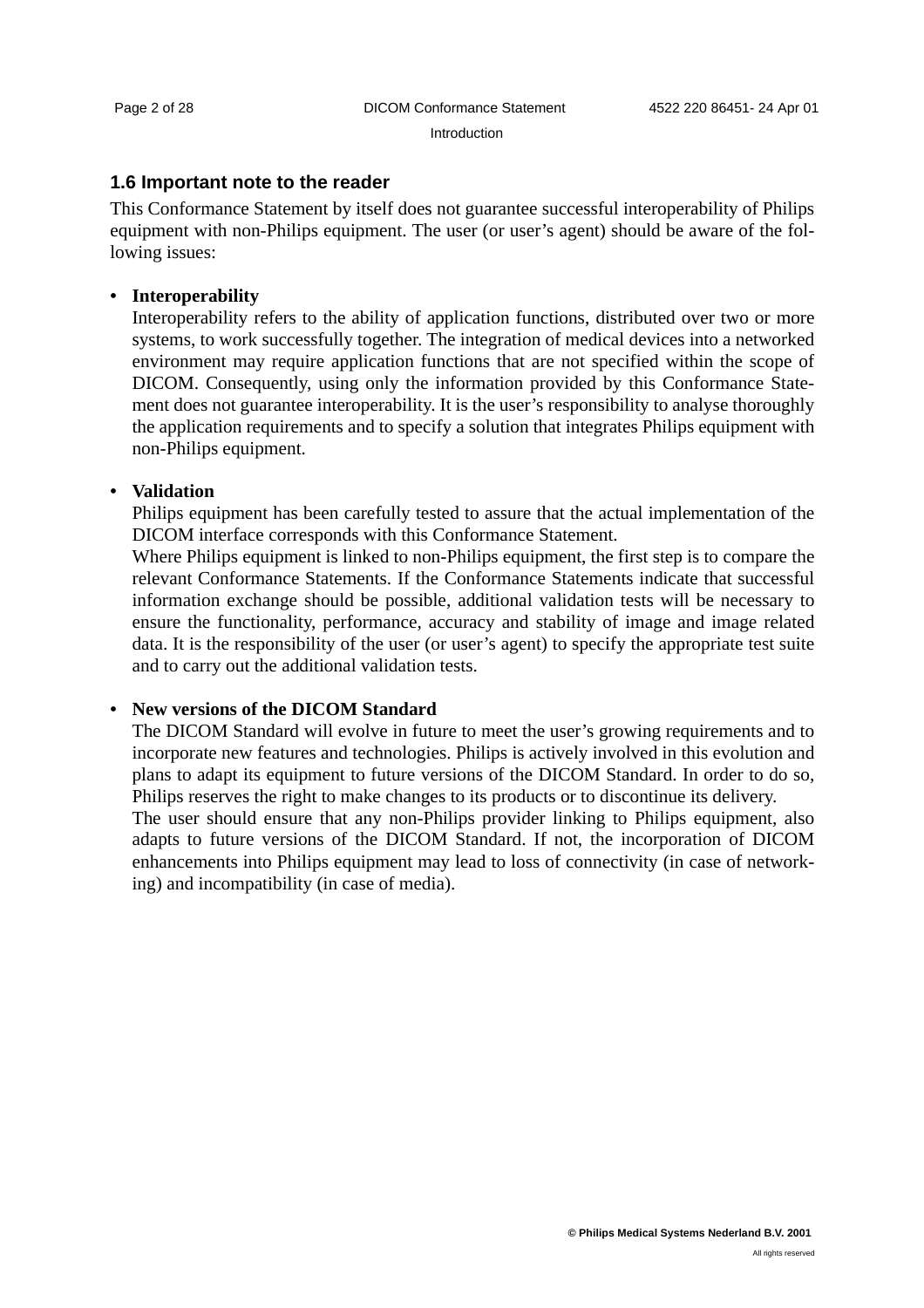Introduction

#### <span id="page-6-0"></span>**1.7 General Acronyms and Abbreviations.**

The following acronyms and abbreviations are used in the document.

- AE Application Entity
- ACR American College of Radiology
- ANSI American National Standard Institute
- CD-R CD Recordable
- DICOM Digital Imaging and Communication in Medicine
- DIMSE DICOM Message Service Element
- DIMSE-C DICOM Message Service Element-Composite
- DIMSE-N DICOM Message Service Element-Normalized
- ELE Explicit VR Little Endian
- EBE Explicit VR Big Endian
- GUI Graphic User Interface
- HIS Hospital Information System
- HL7 Health Level Seven
- ILE Implicit VR Little Endian
- IOD Information Object Definition
- ISIS Information System Imaging System
- NEMA National Electrical Manufacturers Association
- PDU Protocol Data Unit
- RIS Radiology Information System
- RWA Real World Activity
- SC Secondary Capture
- SCP Service Class Provider
- SCU Service Class User
- SOP Service Object Pair
- TCP/IP Transmission Control Protocol/Internet protocol
- UID Unique Identifier
- WLM Worklist Management
- PACS Picture Archiving Communication System
- ATR Automatic Text Recognition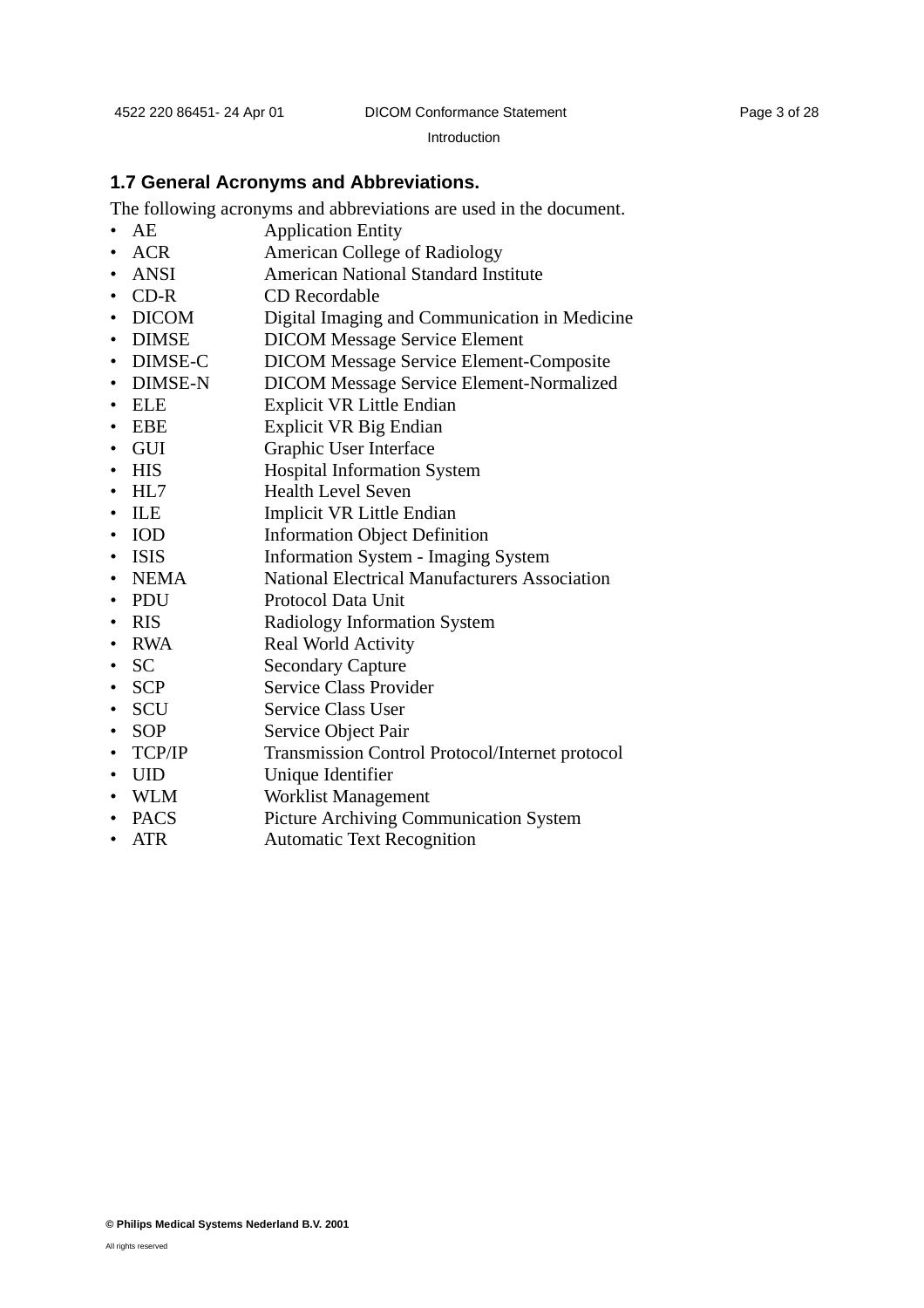Implementation model

# <span id="page-7-0"></span>**2 Implementation model**

The DSI (Digital Spot Imaging) is a digital fluorography modality. It is part of an X-ray system. The main functions are:

- image acquisition and display
- image review and processing
- image handling, storage and networking,
- administration of patient, physician and examination data.

The main application areas are:

- R/F examinations
- vascular and non-vascular examinations
- angiography and tomography examinations
- interventional procedures

DSI Release 5.2.1 contains a DICOM Export function (to transfer DSI image data to a remote system) and a DICOM RIS interface (to retrieve an up-to-date Worklist from Radiology Information System). This Conformance Statement contains information about the DSI 5.2.1. For the combination of a DSI 5.2.1 with an EV (this is the DSI pro version) see the DSI pro Conformance Statement.

### <span id="page-7-1"></span>**2.1 Application Data Flow Diagram**

The DSI contains one Application Entity able to export DICOM images and handle Modality Worklists. The related Implementation Model is shown in [Figure 2-1 on page 4.](#page-7-2)



#### <span id="page-7-2"></span>**Figure 2-1: DSI DICOM Implementation Model**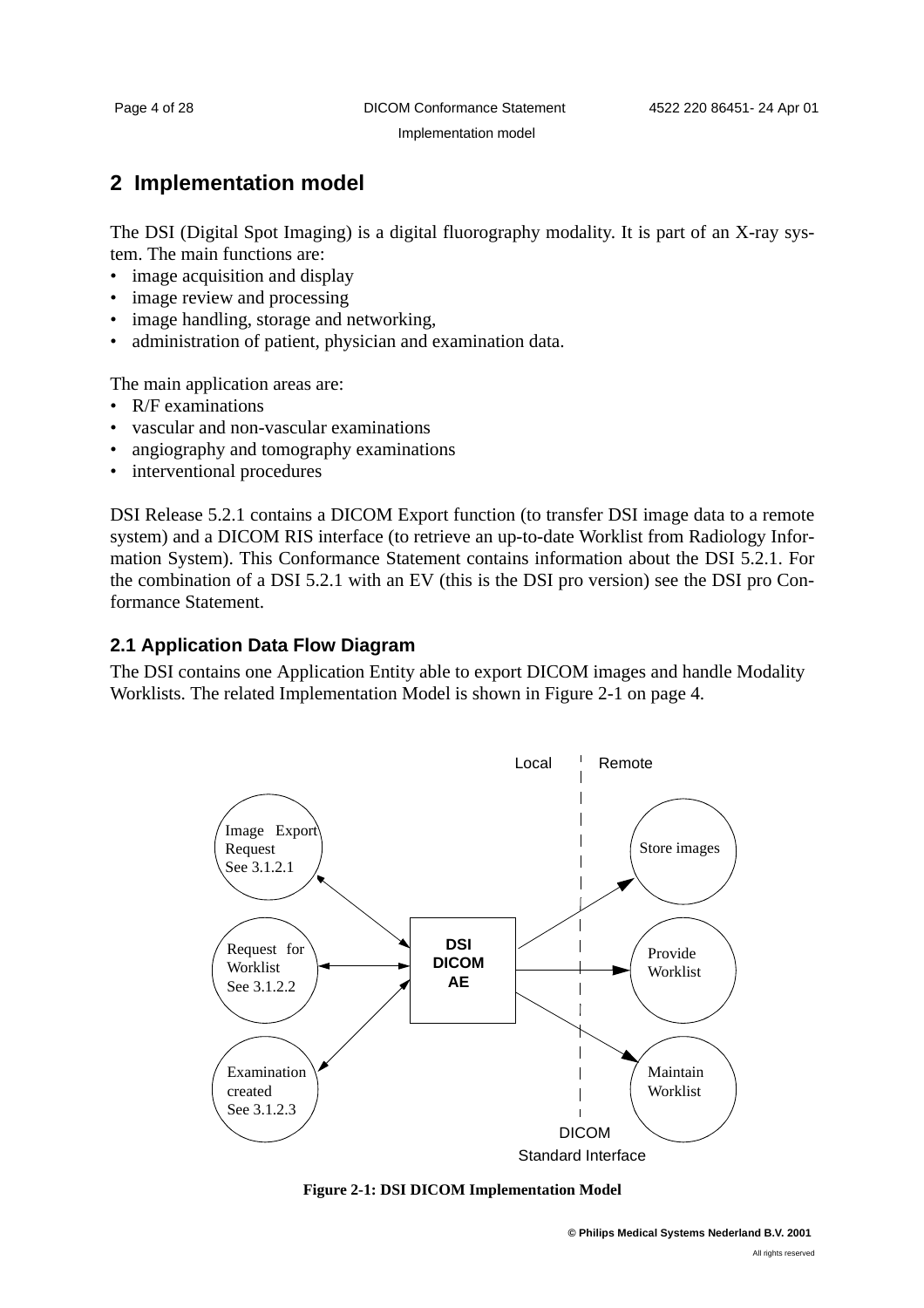#### <span id="page-8-0"></span>**2.1.1 Description of the DSI DICOM Export Functionality**

The DSI DICOM Export function is activated by an operator request. A remote destination is selected from the user interface, followed by the selection of the examination.

With DSI systems an examination corresponds to the DICOM Patient and Study level. Each examination contains one or more runs, corresponding to the DICOM Series level. Each run contains one or more images, corresponding to the DICOM Image level. This relationship is depicted in [Figure 2-2 on page 5.](#page-8-1) DSI can contain up to 14 examinations, maximum 1280 runs per examination and maximum 1280 images per run.



**Figure 2-2: Relationship between the DSI and DICOM levels** 

<span id="page-8-1"></span>The DSI DICOM Export transfers a complete examination to a remote DICOM node. The transfer of a subset of images in an examination is possible. During the DICOM store operation it is possible to perform a cancel operation on the store.

Image data to be transferred are instances of the DICOM X-Ray Radiofluoroscopic (RF) or Secondary Capture (SC) classes. The following cases can be distinguished:

- The system is configured to supports both RF and SC classes. Result will be that all fluoroscopy and exposure images are exported as RF images and all other images (like external video) as SC images.
- I the system is configured to support SC class only. Result will be that all images are exported as SC images.
- If SCP system doesn't support RF images, the images are exported as SC images.

During the DICOM export of an exposure or fluoroscopy image as RF image the following image processing is performed by DSI: video invert, subtraction, pixel shift.

During the DICOM export of an exposure or fluoroscopy image as SC image the following image processing is performed by DSI: video invert, contrast, brightness, edge enhancement, subtraction, pixel shift.

**© Philips Medical Systems Nederland B.V. 2001**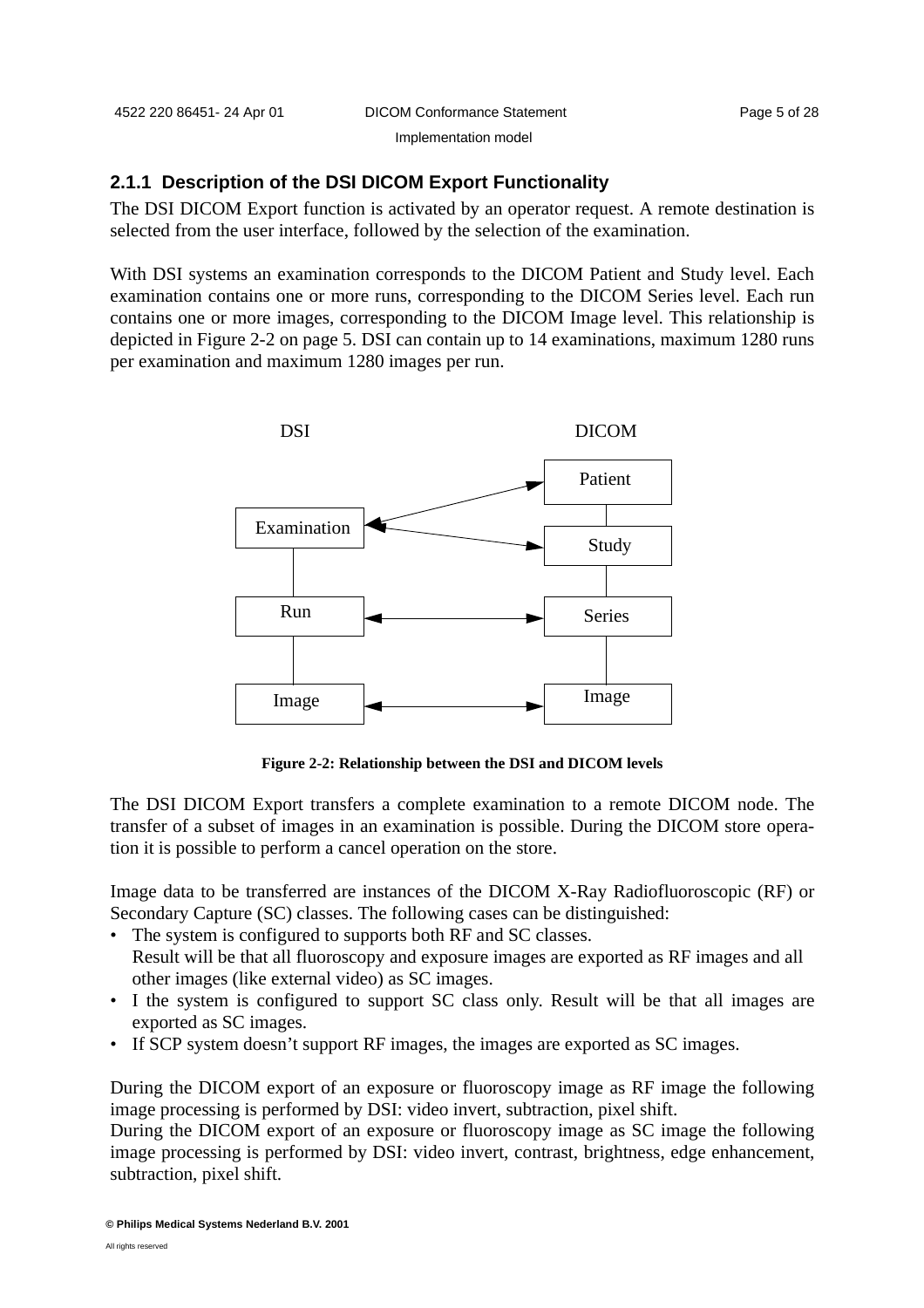During the DICOM export of an external video image as SC image the following image processing is performed by DSI: video invert, contrast, brightness, edge enhancement.

In case of a subtracted run the DICOM Export first stores the mask image, followed by the subtracted images from that run. No explicit indication is sent with the subtracted images, as to which image was used as the mask image. The image number in the run can be used as an implicit indication.

Other remarks:

- Images shown zoomed on the DIS are exported as normal (i.e. non zoomed) images. Annotations on zoomed images are not sent. DSI annotations on normal images are exported as Image Comments.
- The images are intended for viewing purpose only.
- The compatibility of image data re-imported (by media exchange) of the exported DICOM image data in an earlier stage is not defined.
- DSI logs certain events related to the DICOM export at three different levels, see the service manual of the DSI system.
- Measurement data is not exported.

### <span id="page-9-0"></span>**2.1.2 Description of the DSI DICOM Modality Worklist Functionality**

DSI is able to retrieve the modality Worklist from a RIS. This is done at request of the operator. From the received list a selection of one Worklist item is made; the examination to be performed.

After selecting a Worklist item, the RIS is informed about this creation of the study component.

The DSI can only display a maximum of 42 patients in the worklist. When the system receive more then 42 patients in the worklist the system acts as a FIFO system (First In First Out), so information about the first patient in the worklist is lost.

### <span id="page-9-1"></span>**2.2 Functional definition of Application Entities**

The DSI DICOM Application Entity acts as a Service Class User (SCU) of the Storage Service Class. After invoking it will open an Association to the remote system. For each image to be transported a retrieve action from the DSI storage will take place followed by the conversion to a DICOM message to be transferred to the remote system.

The DSI DICOM Application Entity acts also as a Service Class User (SCU) of the Basic Worklist Management Service Class and the Study Component Management Service Class. After invoking it will open an Association to the remote system (usually a RIS) to request for the up-to-date modality Worklist.

After selecting a Worklist item, a new Association to the remote system is opened and that system is informed about the creation of a Study Component.

### <span id="page-9-2"></span>**2.3 Sequencing of Real World Activities**

The Request for Worklist should be done first, before a Study Component can be created. Then the generated images may be exported. However, export of DICOM images is also possible without the Worklist and Study Component activities.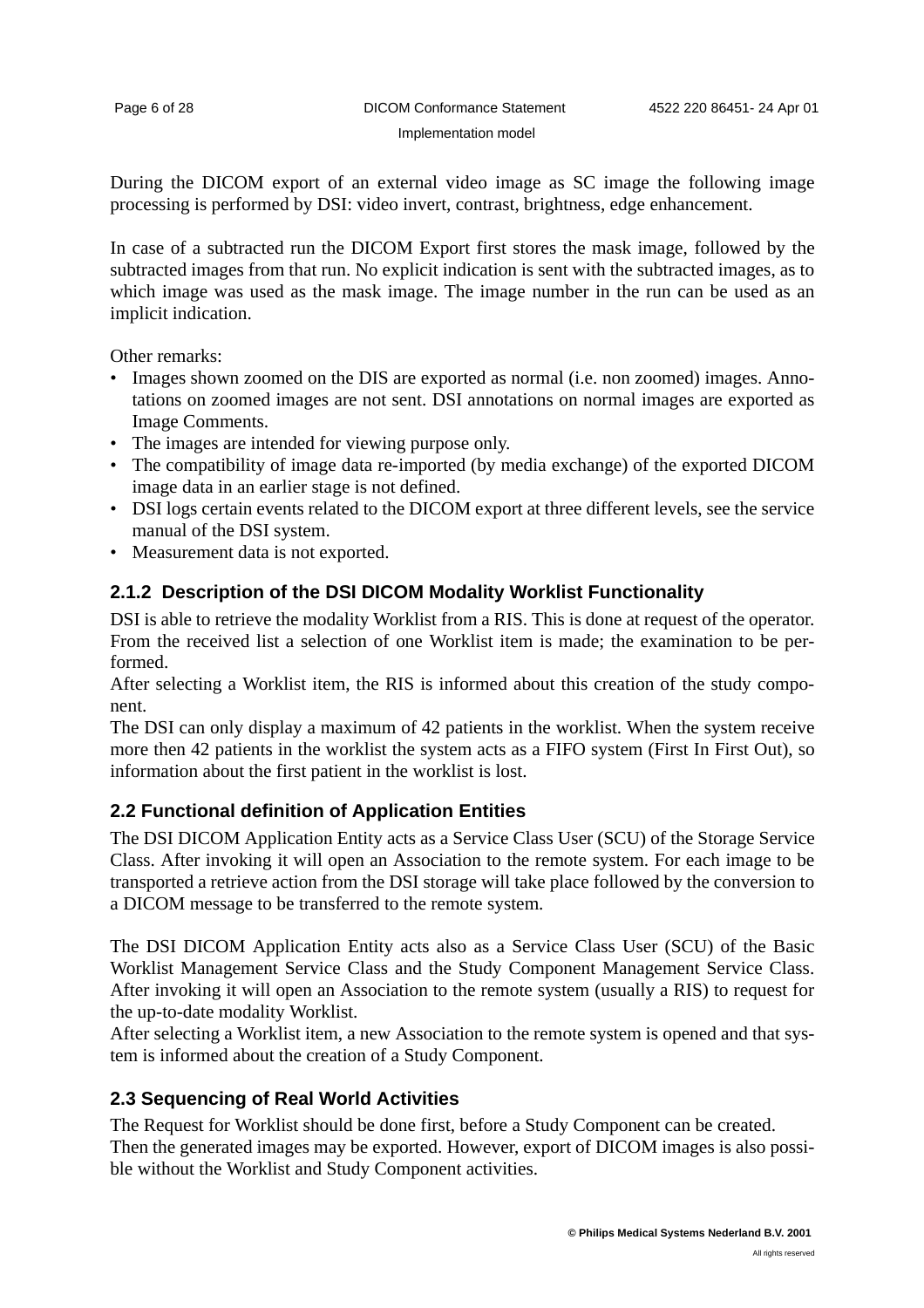AE Specifications

# <span id="page-10-0"></span>**3 AE Specifications**

DSI contains one Application Entity.

### <span id="page-10-1"></span>**3.1 DSI DICOM AE Specification**

The DSI DICOM Application Entity provides Standard Conformance to the following DICOM 3.0 SOP classes as an SCU:

#### **Table 3-1: Supported SOP classes by the DSI DICOM AE as SCU**

| SOP class Name                             | <b>UID</b>                   |
|--------------------------------------------|------------------------------|
| Secondary Capture Image Storage            | 1.2.840.10008.5.2.1.4.1.1.7  |
| X-Ray Radiofluoroscopic Image Storage      | 1.2.840.10008.5.1.4.1.1.12.2 |
| Modality Worklist Information Model - FIND | 1.2.840.10008.5.2.1.4.31     |
| <b>Study Component Management</b>          | 1.2.840.10008.3.1.2.3.2      |

The DSI DICOM Application Entity does not support DICOM 3.0 SOP classes as an SCP.

### <span id="page-10-2"></span>**3.1.1 Association Establishment Policies**

### **3.1.1.1 General**

The maximum PDU size of DSI is fixed on 16K (is 16384 bytes). See also the important remark about the PDU size of the remote systems in chapter 6.

### **3.1.1.2 Number of Associations**

DSI will attempt to establish two Association at a time. One Association for storage and one to receive the Worklist. DSI does not accept Associations.

### **3.1.1.3 Asynchronous Nature**

DSI does not support asynchronous operations and will not perform asynchronous window negotiation.

### **3.1.1.4 Implementation Identifying Information**

The Implementation Class UID is: "1.3.46.670589.6.1.1.5.1.2". The Implementation Version Name is: "DSI R521, 000719".

### <span id="page-10-3"></span>**3.1.2 Association Initiation Policy**

DSI initiates Associations as a result of the following events:

- The DSI operator requests for DICOM export, see section 3.1.2.1 on page 8;
- The DSI operator requests for the DSI Worklist, see section 3.1.2.2 on page 18;
- The DSI operator has selected a Worklist item from the received DSI Worklist (i.e. an examination to perform), see section 3.1.2.3 on page 21.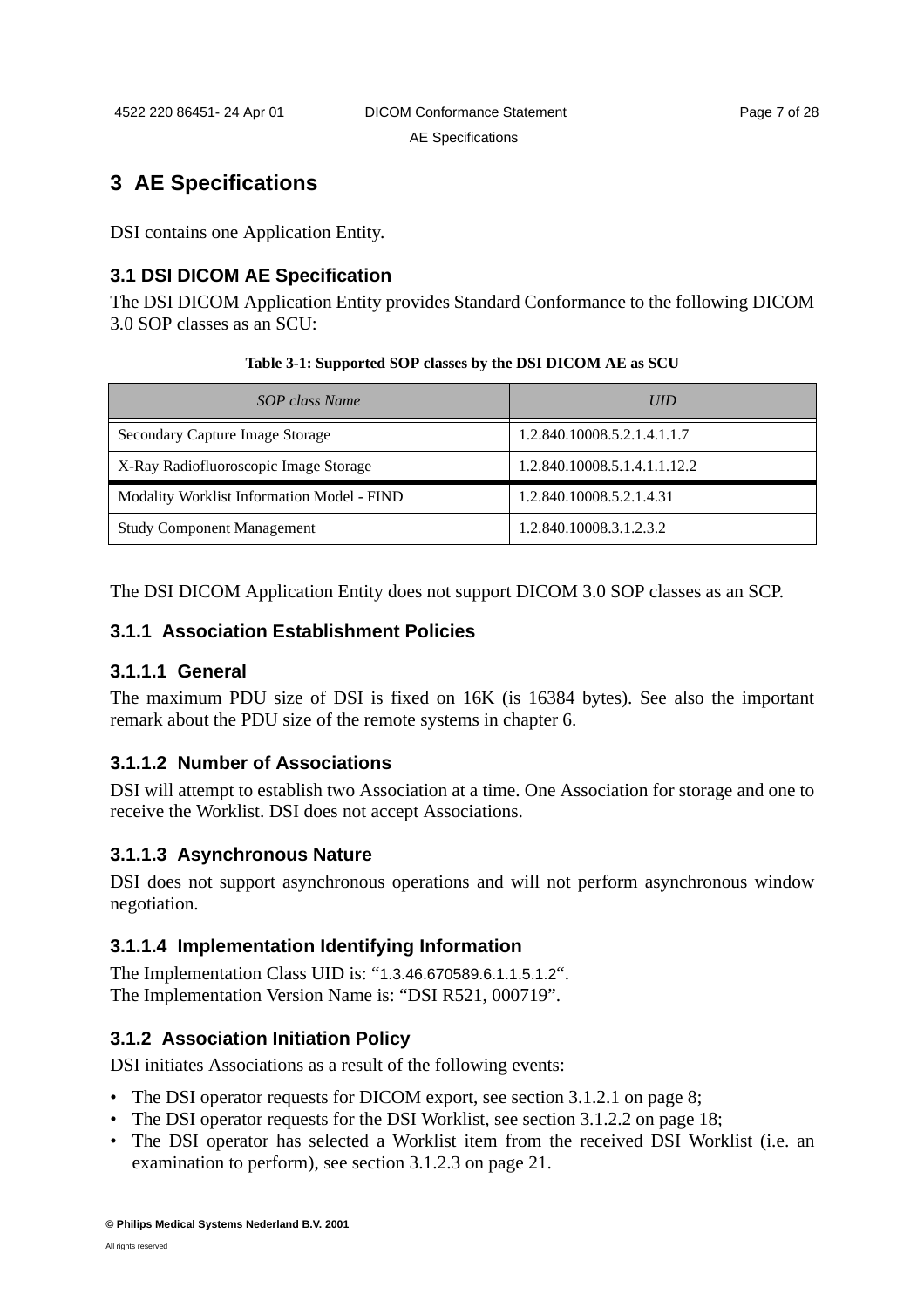### AE Specifications

### <span id="page-11-0"></span>**3.1.2.1 Export from DSI system**

### **3.1.2.1.1 Associated Real-World Activity**

The DSI operator is able to request for export of one examination or a list of examinations to a remote system. The complete examination or a subset is transferred to the remote system.

The DSI DICOM Export function will be accessible through the DSI F2 Copy page. With the F4 Config page the remote DICOM system is selected from a list of maximum of five configurable nodes.

The current transfer can be aborted by the DSI F2 Cancel function. DSI can't abort during exporting an image, the system will abort the job after the image is export correctly.

After the transfer the Association is released.

### **3.1.2.1.2 Proposed Presentation Contexts**

DSI will propose the following presentation contexts:

#### **Table 3-2: Proposed Presentation Contexts at Image Export**

| <b>Presentation Context table</b> |                       |                                     |                     |            |             |
|-----------------------------------|-----------------------|-------------------------------------|---------------------|------------|-------------|
| <b>Abstract Syntax</b>            |                       | Transfer Syntax                     |                     | Role       | Extended    |
| Name                              | <b>UID</b>            | <b>UID</b> List<br>Name List        |                     |            | Negotiation |
| See Note <sup>a</sup>             | See Note <sup>a</sup> | <b>Implicit VR</b><br>Little Endian | 1.2.840.10008.1.2   | <b>SCU</b> | None        |
|                                   |                       | <b>Explicit VR</b><br>Little Endian | 1.2.840.10008.1.2.1 | <b>SCU</b> | None        |

a. Any of the Image Storage SOP classes listed in Table 3-1, "Supported SOP classes by the DSI DICOM AE as SCU," on page 7

### **3.1.2.1.3 SOP Specific Conformance to Storage SOP Classes**

DSI provides standard conformance. Extended negotiation is not supported.

During the selection and export of an examination, the user interface shows the status:

Export flag examination flagged for DICOM export

Export busy examination being exported

Export done examination exported successfully

Export error error while exporting examination

Export cancel export of examination being cancelled

Not exported export of examination cancelled

DSI will stop the transfer of the image data and release the Association as soon as it receives an unsuccessful or warning C-STORE Response status, or when the Association is aborted by the remote system. The reason will logged, the user interface of the DSI console will show the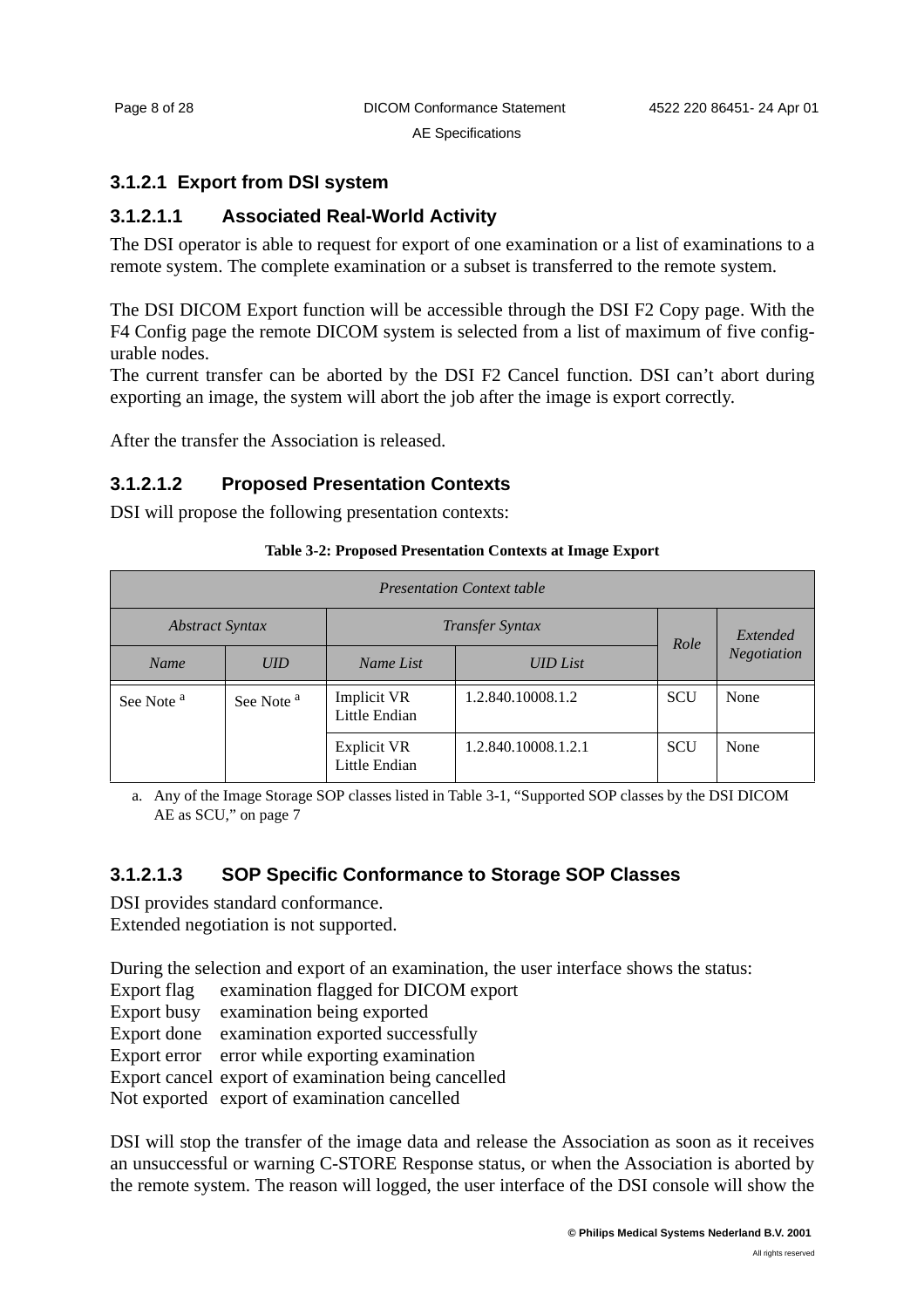status "Export Error".

If a RIS connection is present, Patient and Study related information will be retrieved by DSI from the RIS and will be put in the image headers of the exported images.

The UIDs in the composite images are generated when the related Study, Series and Image are created. The Image UIDs will be different if processing took place. The Study UID may be retrieved from the RIS via the Worklist

### **3.1.2.1.3.1** .**Overview of the applied X-Ray Fluoroscopy (RF) Image IOD**

Table 3-3 lists the applied optional modules and attributes in the RF images.

| IE        | Module                                          | <b>Conditional Attributes</b>                                                                                                                                                                 | <b>Optional Attributes</b>                                                                                    |
|-----------|-------------------------------------------------|-----------------------------------------------------------------------------------------------------------------------------------------------------------------------------------------------|---------------------------------------------------------------------------------------------------------------|
| Patient   | Patient                                         |                                                                                                                                                                                               | $\overline{\phantom{m}}$                                                                                      |
| Study     | General Study                                   |                                                                                                                                                                                               | <b>Study Description</b>                                                                                      |
| Series    | <b>General Series</b>                           | Laterality.                                                                                                                                                                                   | Series Date, Series Time, Perform-<br>ing Physician's Name, Protocol<br>Name                                  |
| Equipment | General Equipment                               |                                                                                                                                                                                               | Institution Name, Station Name,<br>Manufacturer's Model name,<br>Device Serial Number, Software<br>Version(s) |
| Image     | General Image                                   | Image Date, Image Time,<br><b>Patient Orientation</b>                                                                                                                                         | Acquisition Date, Acquisition<br>Time, Acquisition Number, Image<br>Comments                                  |
|           | <b>Image Pixel</b>                              |                                                                                                                                                                                               | ÷                                                                                                             |
|           | Display Shutter<br>(applied optional<br>Module) | Shutter Left Vertical Edge,<br>Shutter Right Vertical Edge,<br>Shutter Upper Horizontal Edge,<br>Shutter Lower Horizontal Edge,<br>Center of Circular Shutter,<br>Radius of Circular Shutter. | ä,                                                                                                            |
|           | X-Ray Image                                     |                                                                                                                                                                                               |                                                                                                               |
|           | X-Ray Acquisition                               | Exposure                                                                                                                                                                                      |                                                                                                               |
|           | <b>VOI LUT</b><br>(applied optional<br>Module)  | Window Width                                                                                                                                                                                  | <b>Window Center</b>                                                                                          |
|           | <b>SOP Common</b>                               |                                                                                                                                                                                               | Specific Character Set                                                                                        |

**Table 3-3: Applied optional Modules and Attributes of the RF Image IOD**

The modules selected from the IOD module table of DICOM 3.0 are given in the table below.

All rights reserved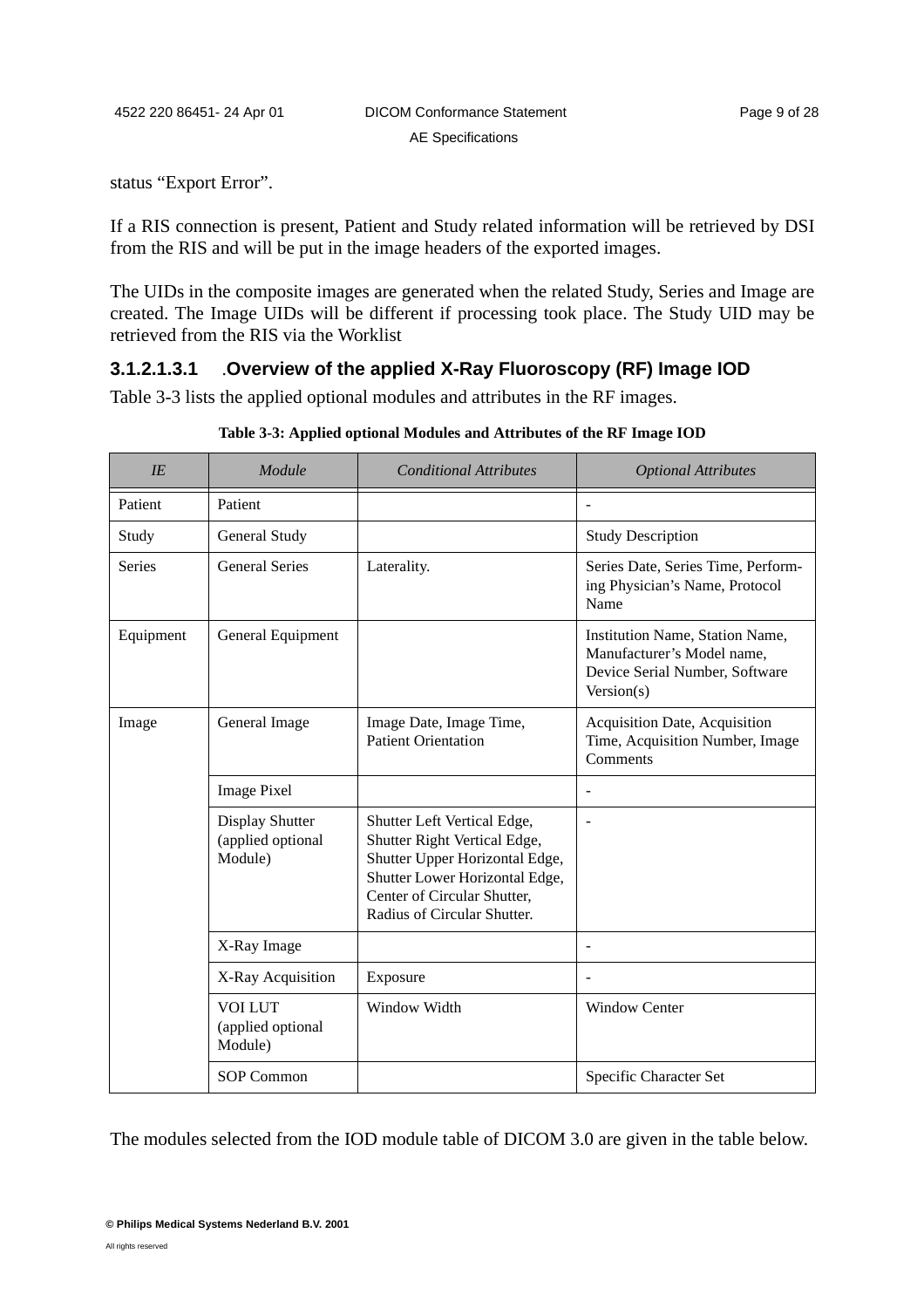| <b>Information Entity</b> | Module                |
|---------------------------|-----------------------|
| Patient                   | Patient               |
| Study                     | General Study         |
| Series                    | <b>General Series</b> |
| Equipment                 | General Equipment     |
| Image                     | General Image         |
|                           | <b>Image Pixel</b>    |
|                           | Display Shutter       |
|                           | X-Ray Image           |
|                           | X-Ray Acquisition     |
|                           | VOI LUT               |
|                           | SOP Common            |

#### **Table 3-4: Applied Modules in the RF IOD**

The details of these applied modules are given in the tables below. The list of possible values are given. The situation that an attribute is present conditionally/optionally or that an attribute may contain a zero length value, is indicated too. Conditions and Defined/Enumerated Values of DICOM 3.0 are applicable but are not shown in the tables.

Note: The shaded attributes are received from the RIS with the Worklist Management Query.

|  |  | Table 3-5: X-Ray Radiofluoroscopic Image Storage SOP Class - Patient Module |  |  |
|--|--|-----------------------------------------------------------------------------|--|--|
|  |  |                                                                             |  |  |

<span id="page-13-0"></span>

| Attribute Name       | Tag       | <b>Note</b>                           |
|----------------------|-----------|---------------------------------------|
| Patient's Name       | 0010,0010 | Received from RIS or entered by user. |
| Patient ID           | 0010,0020 | Received from RIS or entered by user. |
| Patient's Birth Date | 0010,0030 | Received from RIS or entered by user. |
| Patient's Sex        | 0010,0040 | Received from RIS or entered by user. |

| Table 3-6: X-Ray Radiofluoroscopic Image Storage SOP Class - General Study Module |  |
|-----------------------------------------------------------------------------------|--|
|                                                                                   |  |

<span id="page-13-1"></span>

| <b>Attribute Name</b> | <b>Tag</b> | Note |
|-----------------------|------------|------|
| <b>Study Date</b>     | 0008,0020  |      |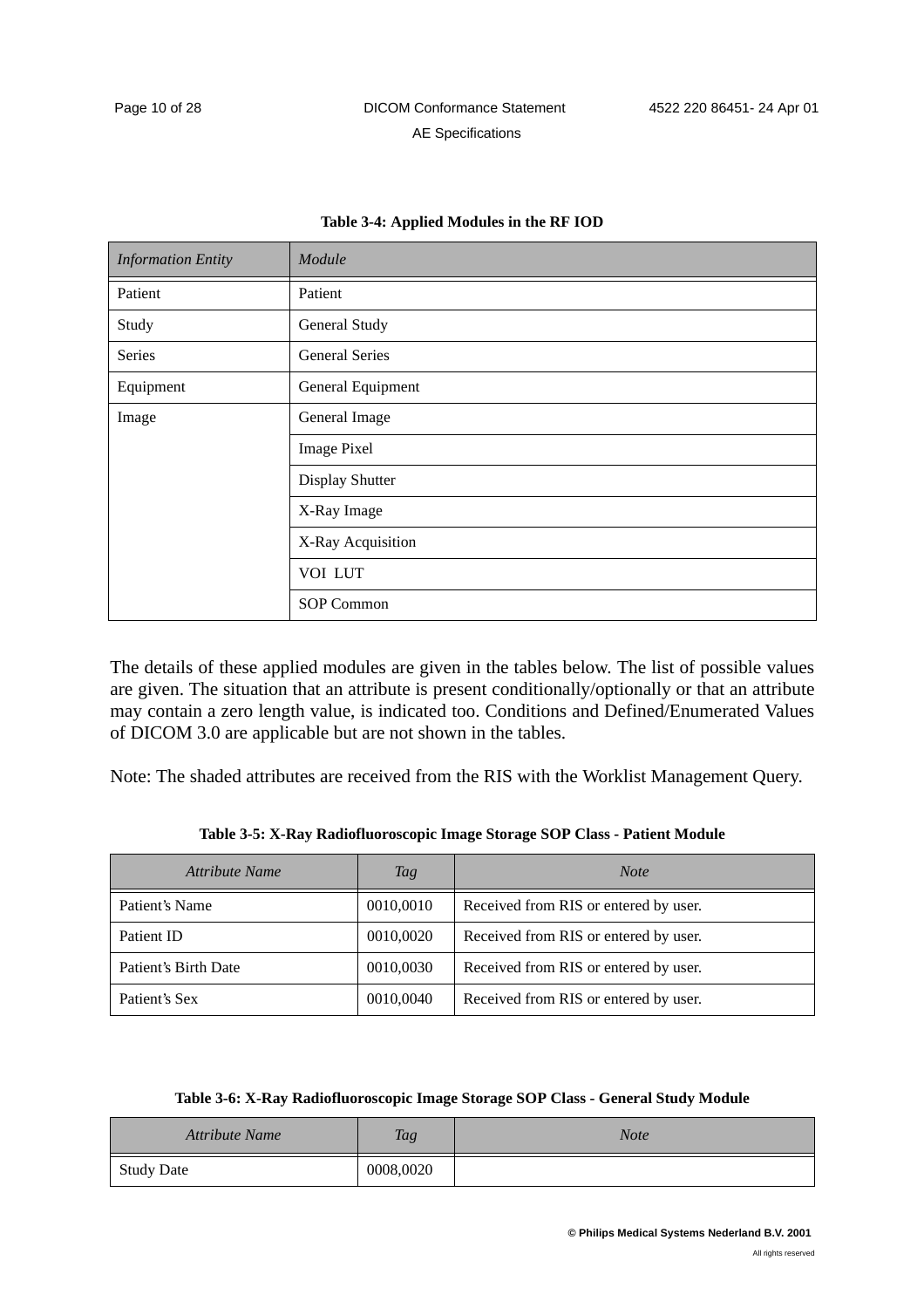| Attribute Name             | <b>Tag</b> | <b>Note</b>                                                             |
|----------------------------|------------|-------------------------------------------------------------------------|
| <b>Study Time</b>          | 0008,0030  |                                                                         |
| <b>Accession Number</b>    | 0008,0050  | Zero length value if not received from RIS.                             |
| Referring Physician's Name | 0008,0090  | Zero length value if not received from RIS.                             |
| <b>Study Description</b>   | 0008,1030  | Received from RIS as "Sched. Proc. Step. Desc", or<br>entered by user.  |
| <b>Study Instance UID</b>  | 0020,000D  | Generated at creation of the Study (Component) or<br>received from RIS. |

#### **Table 3-6: X-Ray Radiofluoroscopic Image Storage SOP Class - General Study Module (Continued)**

#### **Table 3-7: X-Ray Radiofluoroscopic Image Storage SOP Class - General Series Module**

Study ID 0020,0010 Zero length value.

<span id="page-14-1"></span>

| Attribute Name              | Tag       | <b>Note</b>                                                                                                                                                 |
|-----------------------------|-----------|-------------------------------------------------------------------------------------------------------------------------------------------------------------|
| Series Date                 | 0008,0021 |                                                                                                                                                             |
| Series Time                 | 0008,0031 |                                                                                                                                                             |
| Modality                    | 0008,0060 | Applied value $(s)$ : RF                                                                                                                                    |
| Performing Physician's Name | 0008,1050 | Received from RIS, entered by user or is empty if not<br>known.                                                                                             |
| Protocol Name               | 0018,1030 | Filled with the Exam Type, limited to a maximum of 6<br>characters. This Examtype is Received from RIS as<br>"Sched. Proc. Step. Desc", or entered by user. |
| Series Instance UID         | 0020,000E | Generated at creation of the Series.                                                                                                                        |
| Series Number               | 0020,0011 |                                                                                                                                                             |
| Laterality                  | 0020,0060 | Always zero length value.                                                                                                                                   |

#### **Table 3-8: X-Ray Radiofluoroscopic Image Storage SOP Class - General Equipment Module**

<span id="page-14-0"></span>

| Attribute Name            | Tag       | <b>Note</b>                               |
|---------------------------|-----------|-------------------------------------------|
| Manufacturer              | 0008,0070 | Applied value(s): Philips Medical Systems |
| <b>Institution Name</b>   | 0008,0080 |                                           |
| <b>Station Name</b>       | 0008,1010 |                                           |
| Manufacturer's Model Name | 0008,1090 | Applied value(s): DSI $R5.2.1$            |
| Device Serial Number      | 0018,1000 |                                           |

#### **© Philips Medical Systems Nederland B.V. 2001**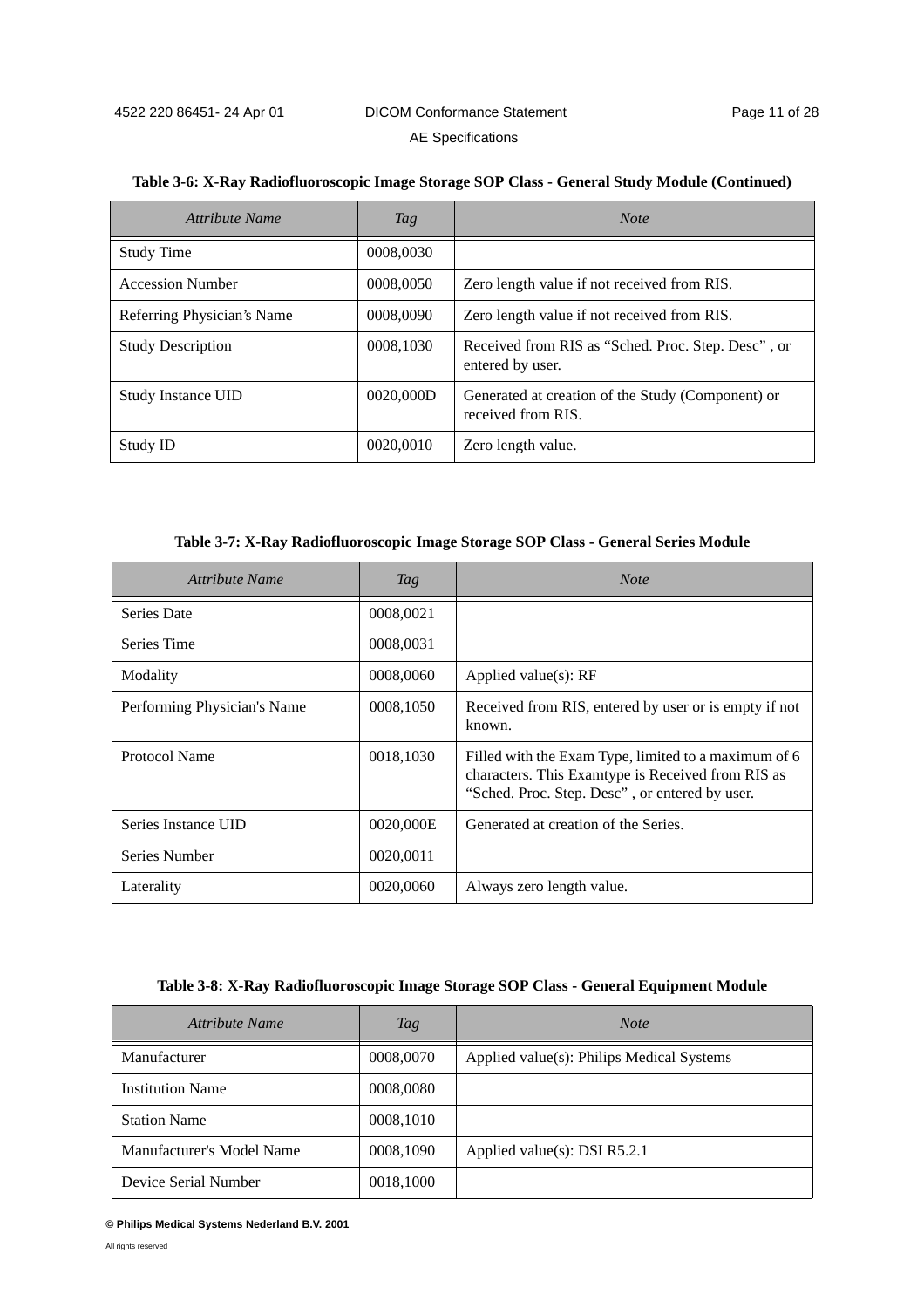#### **Table 3-8: X-Ray Radiofluoroscopic Image Storage SOP Class - General Equipment Module (Continued)**

| Attribute Name      | Tag       | <i>Note</i>                                     |
|---------------------|-----------|-------------------------------------------------|
| Software Version(s) | 0018,1020 | Applied value(s):R5.2.1 LUTPROM 97-10-20 R2.1.1 |

#### **Table 3-9: X-Ray Radiofluoroscopic Image Storage SOP Class - General Image Module**

| Attribute Name             | Tag       | <b>Note</b>                                                                                                                                                                                                 |
|----------------------------|-----------|-------------------------------------------------------------------------------------------------------------------------------------------------------------------------------------------------------------|
| <b>Acquisition Date</b>    | 0008,0022 |                                                                                                                                                                                                             |
| <b>Image Date</b>          | 0008,0023 |                                                                                                                                                                                                             |
| <b>Acquisition Time</b>    | 0008,0032 |                                                                                                                                                                                                             |
| Image Time                 | 0008,0033 |                                                                                                                                                                                                             |
| <b>Acquisition Number</b>  | 0020,0012 |                                                                                                                                                                                                             |
| Image Number               | 0020,0013 | Applied Value $(s)$ :1 N                                                                                                                                                                                    |
| <b>Patient Orientation</b> | 0020,0020 | Always zero length value.                                                                                                                                                                                   |
| <b>Image Comments</b>      | 0020,4000 | Contains also the DSI image annotations on normal<br>(i.e. non zoomed) images in the format $-(x,y)$ text --.<br>This attribute is not present if not entered by user and if<br>no annotations are present. |

#### **Table 3-10: X-Ray Radiofluoroscopic Image Storage SOP Class - Image Pixel Module**

| Attribute Name             | Tag       | <b>Note</b>                                                                                                                                          |  |
|----------------------------|-----------|------------------------------------------------------------------------------------------------------------------------------------------------------|--|
| Samples per Pixel          | 0028,0002 | Applied value $(s)$ : 1                                                                                                                              |  |
| Photometric Interpretation | 0028,0004 | Applied value(s): MONOCHROME2                                                                                                                        |  |
| Rows                       | 0028,0010 | The actual size in 60 Hz DSI systems is smaller: 480 or<br>960.<br>Applied value(s): $1024$ , $512$                                                  |  |
| Columns                    | 0028,0011 | Equal to the value of Rows (512 or 1024). The actual<br>image size in 60 Hz DSI systems is smaller: 480 or<br>960.<br>Applied value(s): $1024$ , 512 |  |
| <b>Bits Allocated</b>      | 0028,0100 | Applied value(s): $8$                                                                                                                                |  |
| <b>Bits Stored</b>         | 0028,0101 | Applied value(s): $8$                                                                                                                                |  |
| High Bit                   | 0028,0102 | Applied value $(s)$ : 7                                                                                                                              |  |
| Pixel Representation       | 0028,0103 | Applied value $(s)$ : 0000H                                                                                                                          |  |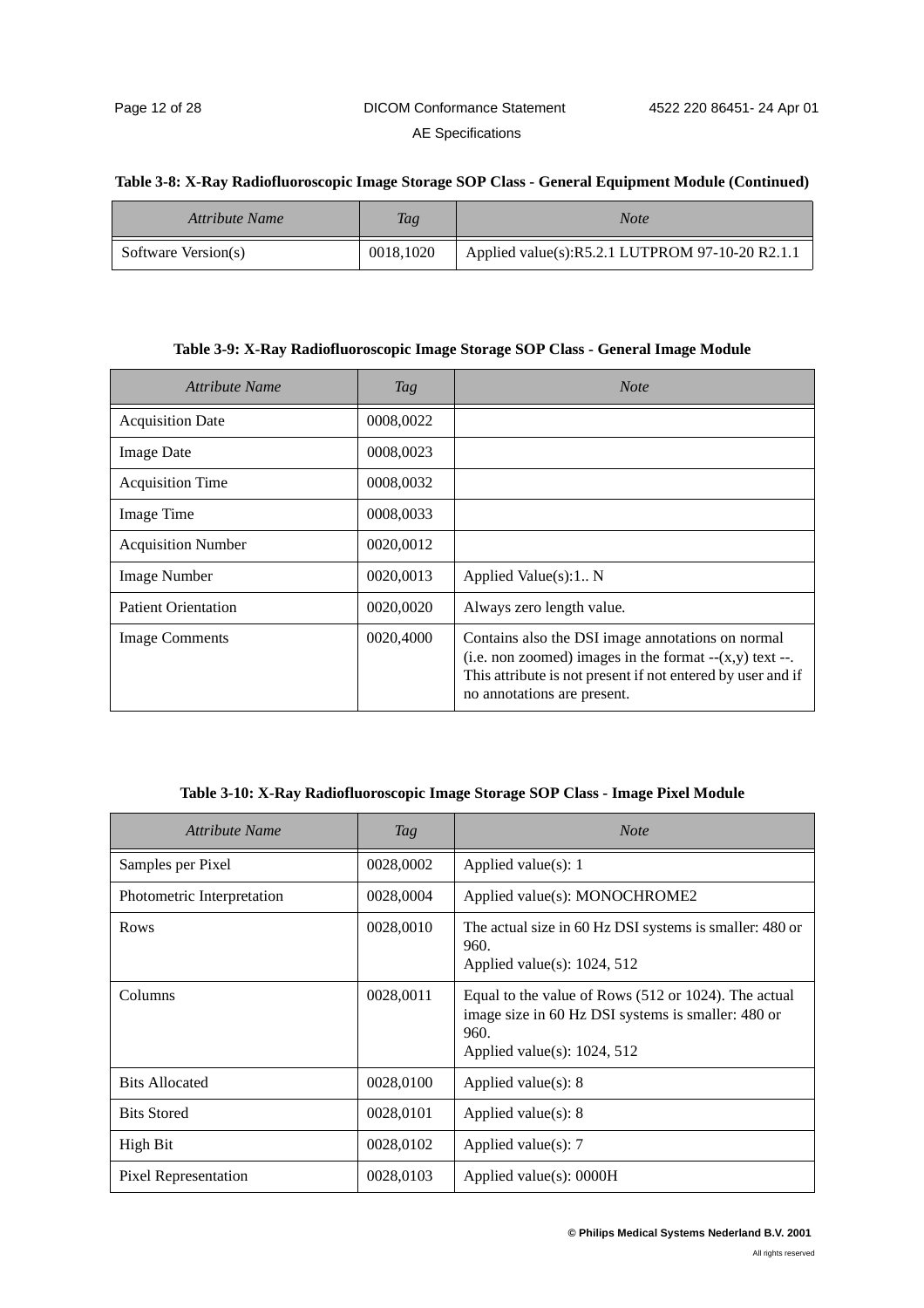#### **Table 3-10: X-Ray Radiofluoroscopic Image Storage SOP Class - Image Pixel Module (Continued)**

| <b>Attribute Name</b> | Tag       | <b>Note</b> |
|-----------------------|-----------|-------------|
| Pixel Data            | 7FE0,0010 |             |

#### **Table 3-11: X-Ray Radiofluoroscopic Image Storage SOP Class - Display Shutter Module**

| Attribute Name                     | Tag       | <b>Note</b>                                                                             |
|------------------------------------|-----------|-----------------------------------------------------------------------------------------|
| <b>Shutter Shape</b>               | 0018,1600 | Applied value(s):<br><b>CIRCULAR</b><br><b>RECTANGULAR</b><br>or a combination of both. |
| <b>Shutter Left Vertical Edge</b>  | 0018,1602 |                                                                                         |
| <b>Shutter Right Vertical Edge</b> | 0018,1604 |                                                                                         |
| Shutter Upper Horizontal Edge      | 0018,1606 |                                                                                         |
| Shutter Lower Horizontal Edge      | 0018,1608 |                                                                                         |
| Center of Circular Shutter         | 0018,1610 |                                                                                         |
| Radius of Circular Shutter         | 0018,1612 |                                                                                         |

#### **Table 3-12: X-Ray Radiofluoroscopic Image Storage SOP Class - X-Ray Image Module**

| Attribute Name               | <b>Tag</b> | <b>Note</b>                                                 |
|------------------------------|------------|-------------------------------------------------------------|
| Image Type                   | 0008,0008  | Applied value(s): ORIGINAL\PRIMARY \ SINGLE<br><b>PLANE</b> |
| Pixel Intensity Relationship | 0028,1040  | Applied value $(s)$ : DISP                                  |

#### **Table 3-13: X-Ray Radiofluoroscopic Image Storage SOP Class - X-Ray Acquisition Module**

| Attribute Name           | <b>Tag</b> | <b>Note</b>                  |  |
|--------------------------|------------|------------------------------|--|
| <b>KVP</b>               | 0018,0060  | Always zero length value.    |  |
| Exposure                 | 0018,1152  | always zero length value.    |  |
| <b>Radiation Setting</b> | 0018,1155  | Applied value $(s)$ : GR, SC |  |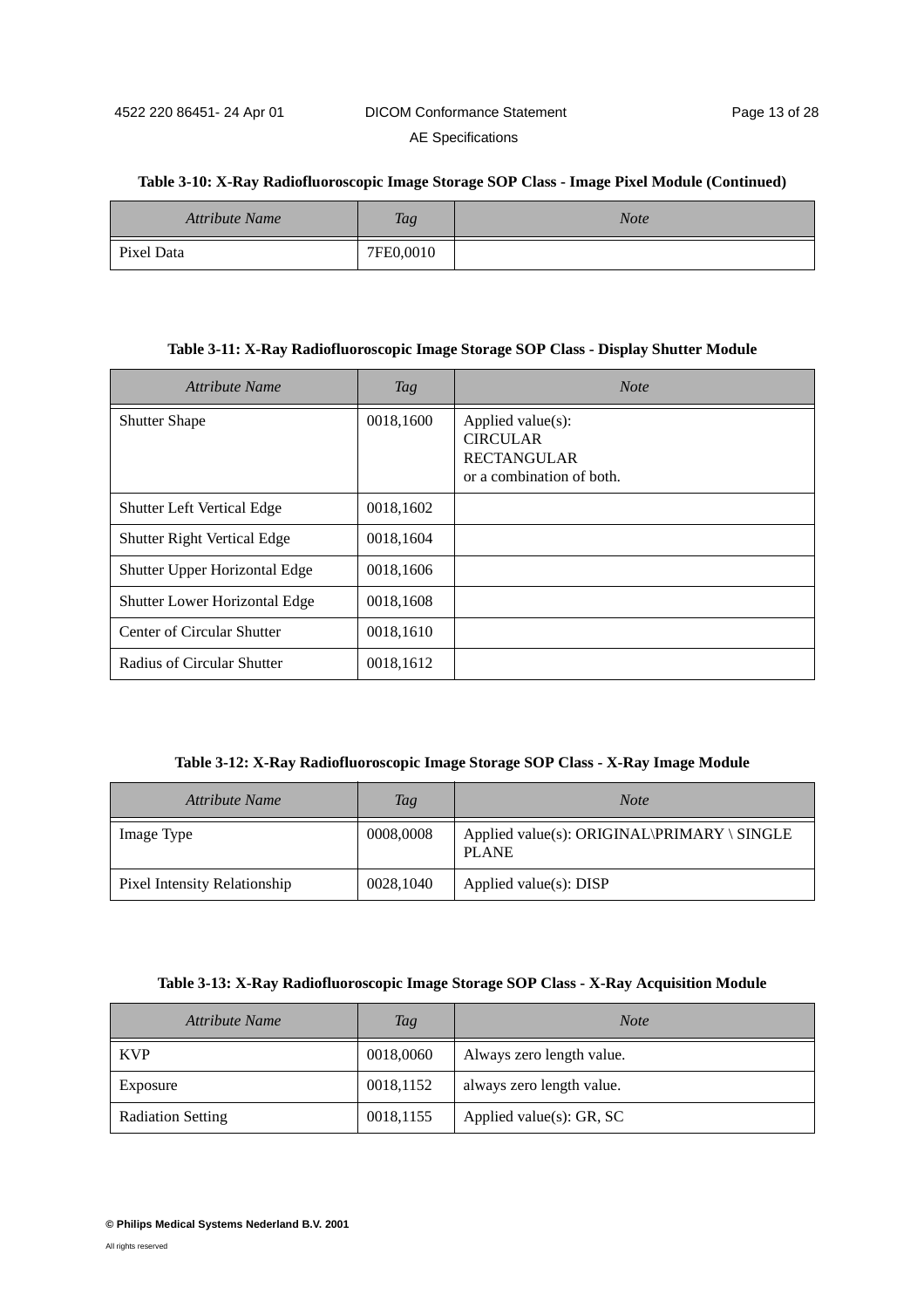| Attribute Name       | Tag       | <b>Note</b>                                                      |
|----------------------|-----------|------------------------------------------------------------------|
| <b>Window Center</b> | 0028,1050 | This attribute is related to the DSI Contrast / Bright-<br>ness. |
| Window Width         | 0028,1051 | This Attribute is related to the DSI Contrast / Bright-<br>ness. |

| Table 3-14: X-Ray Radiofluoroscopic Image Storage SOP Class - VOI LUT Module |  |  |  |
|------------------------------------------------------------------------------|--|--|--|
|                                                                              |  |  |  |

**Table 3-15: X-Ray Radiofluoroscopic Image Storage SOP Class - SOP Common Module**

| Attribute Name                | Tag       | <b>Note</b>                                                  |  |
|-------------------------------|-----------|--------------------------------------------------------------|--|
| <b>Specific Character Set</b> | 0008,0005 | Applied value(s): $ISO_R 100$                                |  |
| <b>SOP Class UID</b>          | 0008,0016 | Applied value(s): 1.2.840.10008.5.1.4.1.1.12.2               |  |
| <b>SOP</b> Instance UID       | 0008,0018 | Unique for each image depending on processing<br>parameters. |  |

### **3.1.2.1.3.2 Overview of the applied Secondary Capture (SC) Image IOD**

Table 3-16 lists the applied optional modules and attributes in the SC images.

| IE            | Module                | <b>Conditional Attributes</b> | <b>Optional Attributes</b>                                                                                                                           |
|---------------|-----------------------|-------------------------------|------------------------------------------------------------------------------------------------------------------------------------------------------|
| Patient       | Patient               |                               |                                                                                                                                                      |
| Study         | General Study         |                               | <b>Study Description</b>                                                                                                                             |
| <b>Series</b> | <b>General Series</b> | Laterality                    | Series Date, Series Time, Per-<br>forming Physician's Name, Pro-<br>tocol Name                                                                       |
| Equipment     | SC Equipment          |                               | Secondary Capture Device Man-<br>ufacturer, Secondary Capture<br>Device Manufacturer's Model<br>Name, Secondary Capture Soft-<br>ware Version( $s$ ) |

**Table 3-16: Applied optional Modules and Attributes of the SC Image IOD**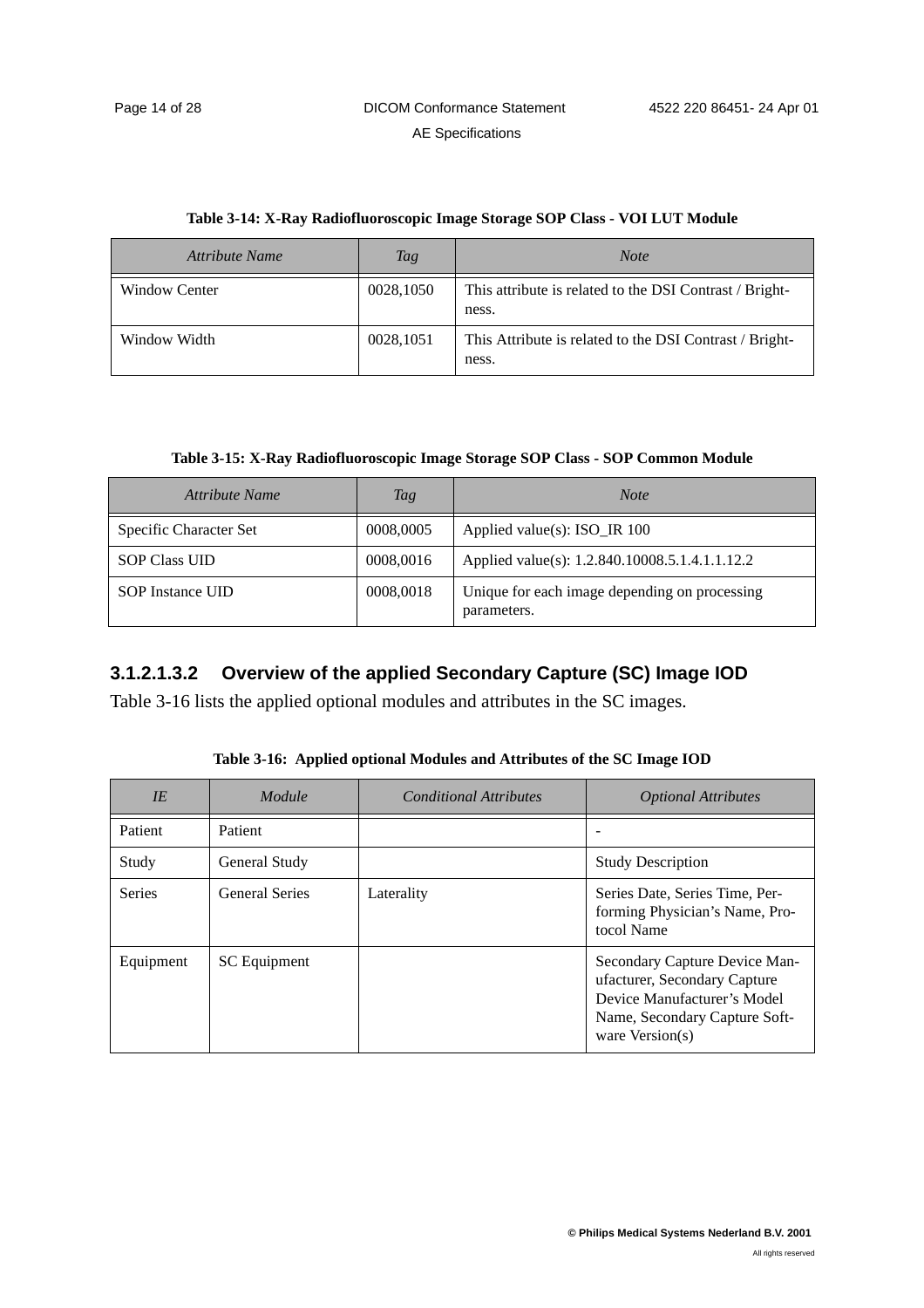| IE    | Module        | <b>Conditional Attributes</b>                   | <i><b>Optional Attributes</b></i>                                                   |
|-------|---------------|-------------------------------------------------|-------------------------------------------------------------------------------------|
| Image | General Image | Image Date, Image Time, Patient<br>Orientation. | Acquisition Date, Acquisition<br>Time, Acquisition Number,<br><b>Image Comments</b> |
|       | Image Pixel   |                                                 |                                                                                     |
|       | SC Image      |                                                 | Date of Secondary Capture, Time<br>of Secondary Capture                             |
|       | SOP Common    |                                                 | Specific Character Set                                                              |

| Table 3-16: Applied optional Modules and Attributes of the SC Image IOD (Continued) |  |  |  |
|-------------------------------------------------------------------------------------|--|--|--|
|                                                                                     |  |  |  |

The modules selected from the IOD module table of DICOM 3.0 are given in the table below.

| <b>Information Entity</b> | Module                |
|---------------------------|-----------------------|
| Patient                   | Patient               |
| Study                     | General Study         |
| Series                    | <b>General Series</b> |
| Equipment                 | <b>SC</b> Equipment   |
| Image                     | General Image         |
|                           | <b>Image Pixel</b>    |
|                           | <b>SC</b> Image       |
|                           | <b>VOI LUT</b>        |
|                           | SOP Common            |

**Table 3-17: Applied Modules in the SC IOD**

The details of these applied modules are given in the tables below. The list of possible values are given (if applicable). The situation that an attribute is present conditionally/optionally or that an attribute may contain a zero length value, is indicated too. Conditions and Defined/Enumerated Values of DICOM 3.0 are applicable but are not shown in the tables.

Note: The shaded attributes are received from the RIS with the Worklist Management Query.

<span id="page-18-0"></span>

| Attribute Name | Tag       | <b>Note</b>                           |
|----------------|-----------|---------------------------------------|
| Patient's Name | 0010,0010 | Received from RIS or entered by user. |
| Patient ID     | 0010,0020 | Received from RIS or entered by user. |

**Table 3-18: Secondary Capture Image Storage SOP Class - Patient Module**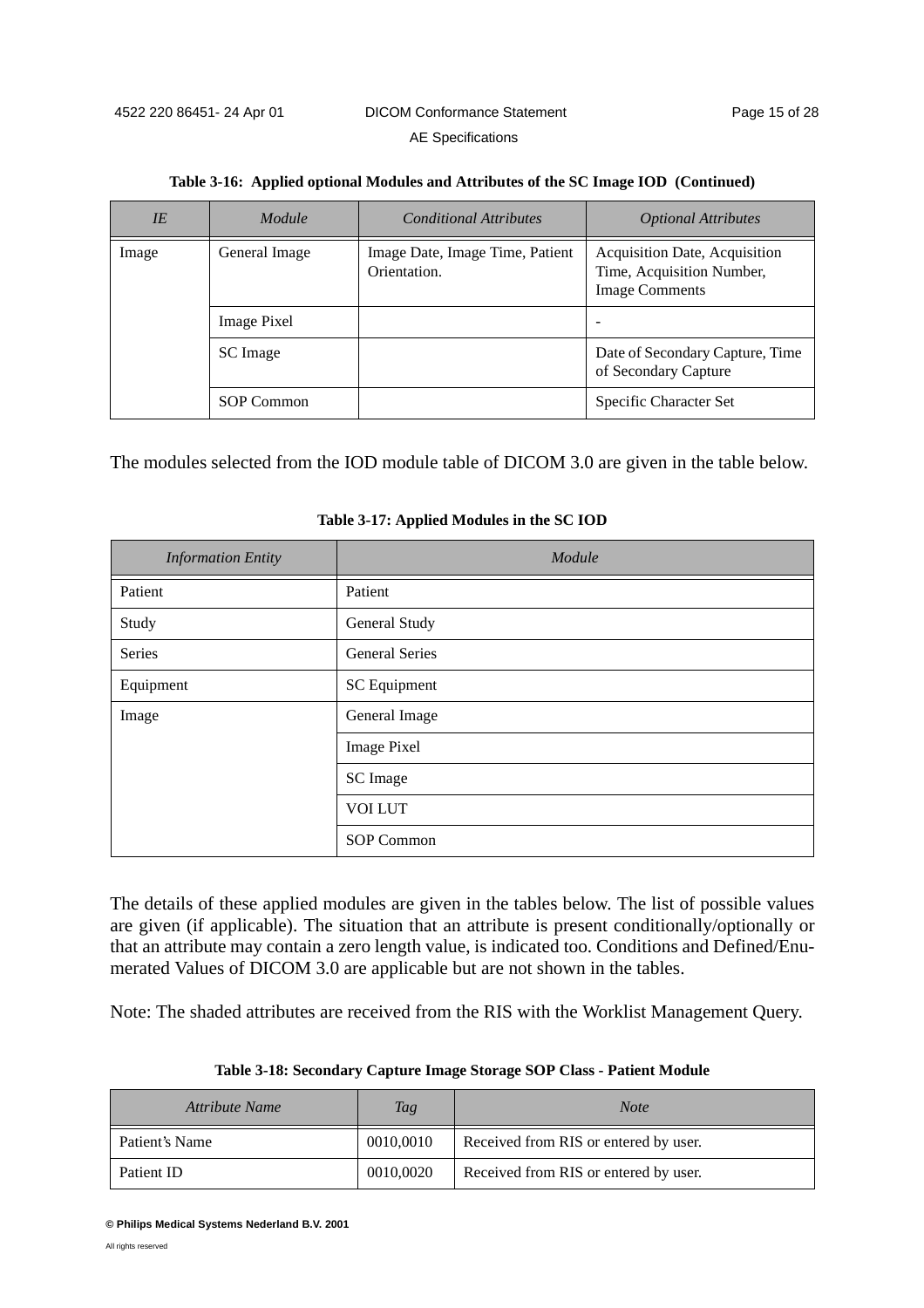#### **Table 3-18: Secondary Capture Image Storage SOP Class - Patient Module (Continued)**

| Attribute Name       | Tag       | <b>Note</b>                           |
|----------------------|-----------|---------------------------------------|
| Patient's Birth Date | 0010,0030 | Received from RIS or entered by user. |
| Patient's Sex        | 0010,0040 | Received from RIS or entered by user. |

#### **Table 3-19: Secondary Capture Image Storage SOP Class - General Study Module**

<span id="page-19-0"></span>

| Attribute Name             | Tag       | <b>Note</b>                                                             |
|----------------------------|-----------|-------------------------------------------------------------------------|
| <b>Study Date</b>          | 0008,0020 |                                                                         |
| <b>Study Time</b>          | 0008,0030 |                                                                         |
| <b>Accession Number</b>    | 0008,0050 | Zero length value if not received from RIS.                             |
| Referring Physician's Name | 0008,0090 | Zero length value if not received from RIS.                             |
| <b>Study Description</b>   | 0008,1030 | Received from RIS as "Sched. Proc. Step. Desc", or<br>entered by user.  |
| <b>Study Instance UID</b>  | 0020,000D | Generated at creation of the Study (Component) or<br>received from RIS. |
| Study ID                   | 0020,0010 | Zero length value.                                                      |

#### **Table 3-20: Secondary Capture Image Storage SOP Class - General Series Module**

<span id="page-19-1"></span>

| Attribute Name              | Tag       | <b>Note</b>                                                                                                                                                 |
|-----------------------------|-----------|-------------------------------------------------------------------------------------------------------------------------------------------------------------|
| Series Date                 | 0008,0021 |                                                                                                                                                             |
| Series Time                 | 0008,0031 |                                                                                                                                                             |
| Modality                    | 0008,0060 | Applied value $(s)$ : OT                                                                                                                                    |
| Performing Physician's Name | 0008,1050 | Received from RIS, entered by user or is empty is not<br>known.                                                                                             |
| Protocol Name               | 0018,1030 | Filled with the Exam Type, limited to a maximum of 6<br>characters. This Examtype is Received from RIS as<br>"Sched. Proc. Step. Desc", or entered by user. |
| Series Instance UID         | 0020,000E | Generated at creation of the series.                                                                                                                        |
| Series Number               | 0020,0011 |                                                                                                                                                             |
| Laterality                  | 0020,0060 | Always zero length value                                                                                                                                    |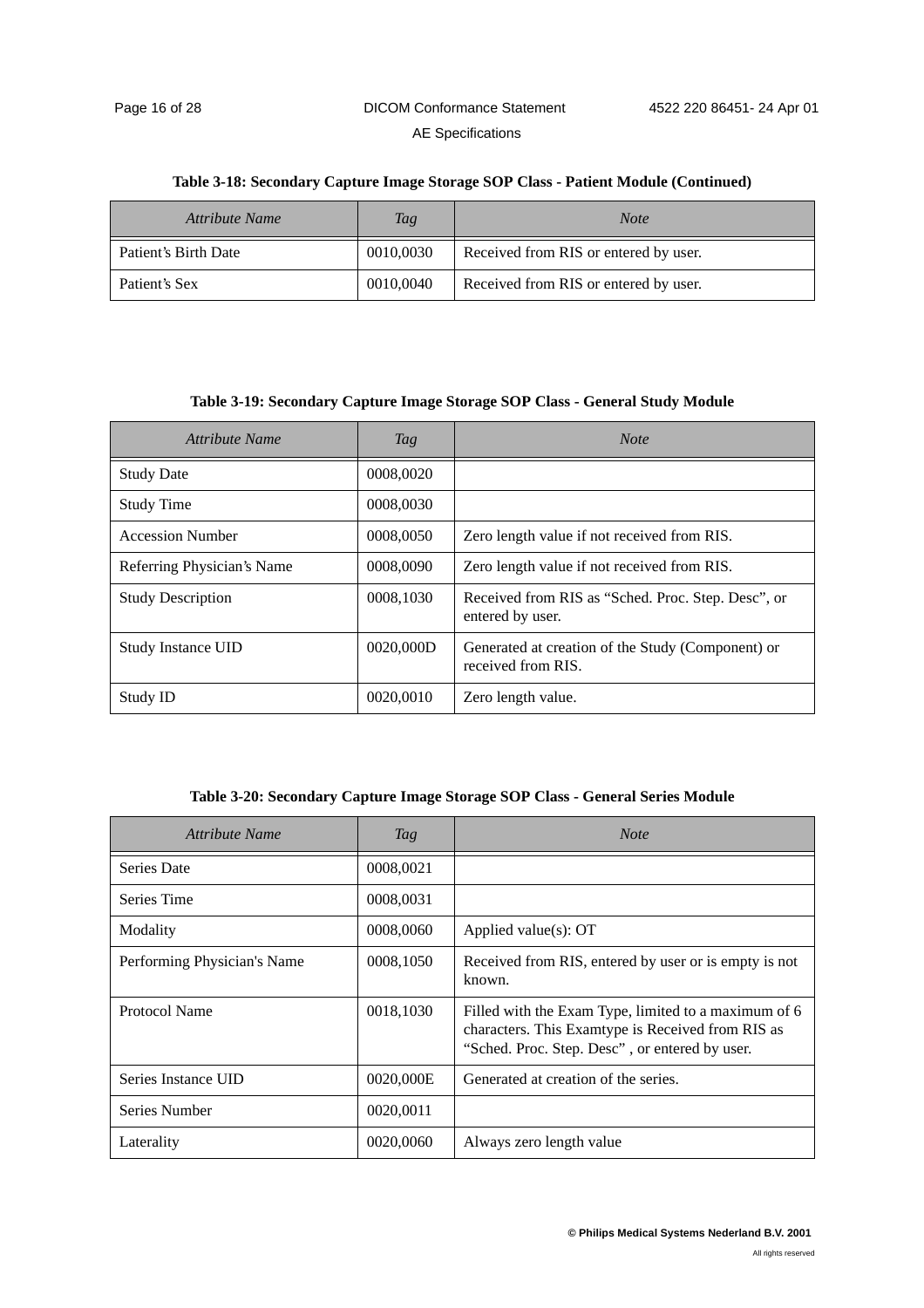| Attribute Name                                          | <i>Tag</i> | <b>Note</b>                                     |
|---------------------------------------------------------|------------|-------------------------------------------------|
| Conversion Type                                         | 0008,0064  | Applied value $(s)$ : DV                        |
| Secondary Capture Device Manu-<br>facturer              | 0018,1016  | Applied value(s): Philips Medical Systems       |
| Secondary Capture Device Manu-<br>facturer's Model Name | 0018,1018  | Applied value(s): DSI $R5.2.1$                  |
| Secondary Capture Device Software<br>Version(s)         | 0018,1019  | Applied value(s):R5.2.1 LUTPROM 97-10-20 R2.1.1 |

**Table 3-22: Secondary Capture Image Storage SOP Class - General Image Module**

| Attribute Name             | Tag       | <b>Note</b>                                                                                                                                                                                                 |
|----------------------------|-----------|-------------------------------------------------------------------------------------------------------------------------------------------------------------------------------------------------------------|
| <b>Acquisition Date</b>    | 0008,0022 |                                                                                                                                                                                                             |
| <b>Image Date</b>          | 0008,0023 |                                                                                                                                                                                                             |
| <b>Acquisition Time</b>    | 0008,0032 |                                                                                                                                                                                                             |
| Image Time                 | 0008,0033 |                                                                                                                                                                                                             |
| <b>Acquisition Number</b>  | 0020,0012 |                                                                                                                                                                                                             |
| <b>Image Number</b>        | 0020,0013 | Applied value $(s)$ : 1 N                                                                                                                                                                                   |
| <b>Patient Orientation</b> | 0020,0020 | Always zero length value                                                                                                                                                                                    |
| <b>Image Comments</b>      | 0020,4000 | Contains also the DSI image annotations on normal<br>(i.e. non zoomed) images in the format $-(x,y)$ text --.<br>This attribute is not present if not entered by user and if<br>no annotations are present. |

#### **Table 3-23: Secondary Capture Image Storage SOP Class - Image Pixel Module**

| Attribute Name             | Tag       | <b>Note</b>                                                                                                            |
|----------------------------|-----------|------------------------------------------------------------------------------------------------------------------------|
| Samples per Pixel          | 0028,0002 | Applied value(s): $1$                                                                                                  |
| Photometric Interpretation | 0028,0004 | Applied value(s): MONOCHROME2                                                                                          |
| Rows                       | 0028,0010 | 512 or 1024. The actual image size in 60 Hz DSI sys-<br>tems is smaller: 480 or 960.<br>Applied value(s): $1024$ , 512 |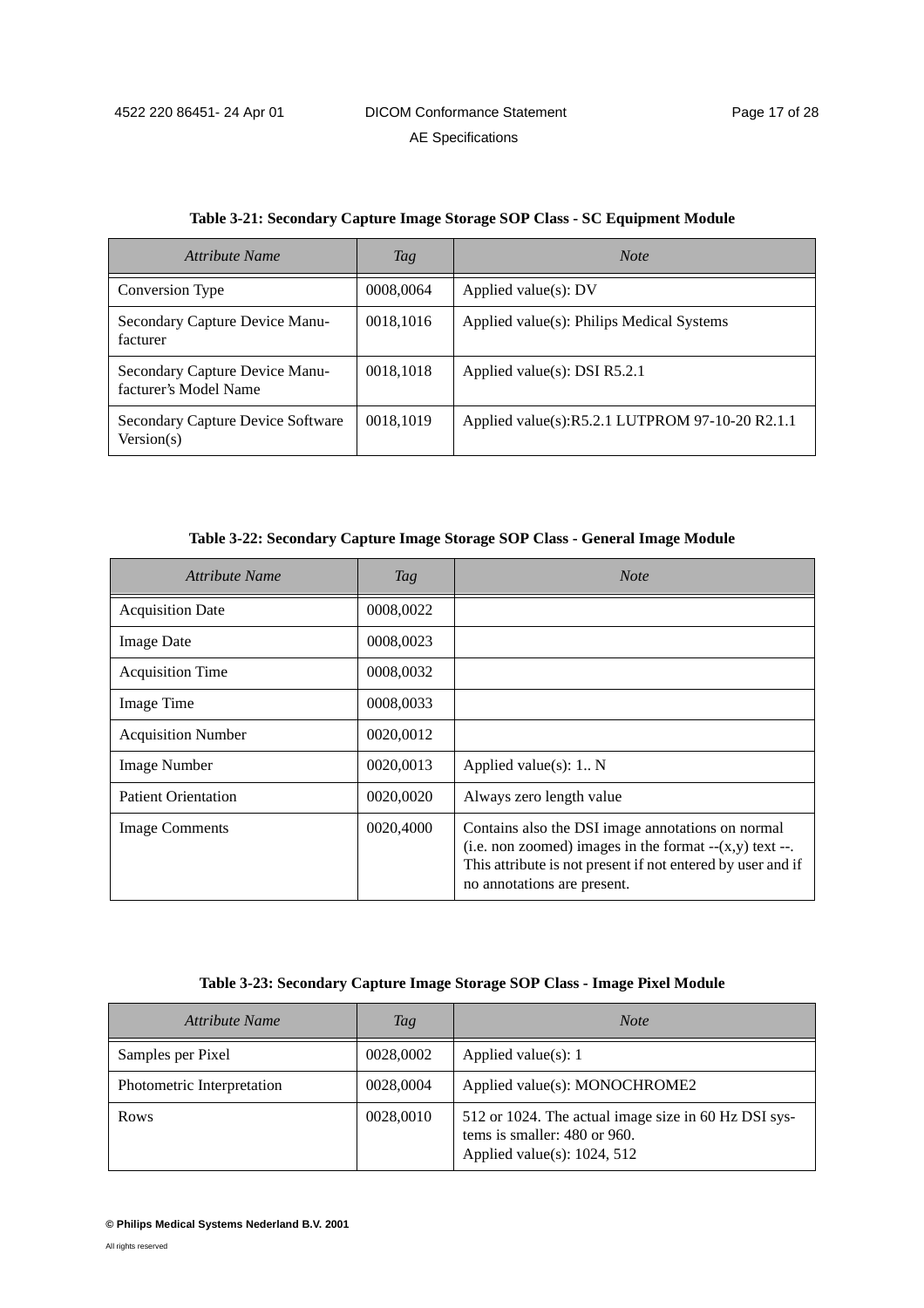| Attribute Name        | <b>Tag</b> | <b>Note</b>                                                                                                                                      |
|-----------------------|------------|--------------------------------------------------------------------------------------------------------------------------------------------------|
| <b>Columns</b>        | 0028,0011  | Equal to the value of Rows (512 or 1024). The actual<br>image size in 60 Hz DSI system is smaller: 480 or 960.<br>Applied value(s): $1024$ , 512 |
| <b>Bits Allocated</b> | 0028,0100  | Applied value(s): $8$                                                                                                                            |
| <b>Bits Stored</b>    | 0028,0101  | Applied value $(s)$ : 8                                                                                                                          |
| High Bit              | 0028,0102  | Applied value(s): $7$                                                                                                                            |
| Pixel Representation  | 0028,0103  | Applied value(s): 0000H                                                                                                                          |
| Pixel Data            | 7FE0,0010  |                                                                                                                                                  |

#### **Table 3-23: Secondary Capture Image Storage SOP Class - Image Pixel Module (Continued)**

#### **Table 3-24: Secondary Capture Image Storage SOP Class - SC Image Module**

| Attribute Name            | Tag       | <b>Note</b> |
|---------------------------|-----------|-------------|
| Date of Secondary Capture | 0018,1012 |             |
| Time of Secondary Capture | 0018,1014 |             |

#### **Table 3-25: X-Ray Radiofluoroscopic Image Storage SOP Class - VOI LUT Module**

| Attribute Name       | Tag       | <b>Note</b>                                                      |
|----------------------|-----------|------------------------------------------------------------------|
| <b>Window Center</b> | 0028,1050 | This attribute is related to the DSI Contrast / Bright-<br>ness. |
| Window Width         | 0028,1051 | This Attribute is related to the DSI Contrast / Bright-<br>ness. |

#### **Table 3-26: Secondary Capture Image Storage SOP Class - SOP Common Module**

| Attribute Name          | Tag       | <b>Note</b>                                                    |
|-------------------------|-----------|----------------------------------------------------------------|
| Specific Character Set  | 0008,0005 | Applied value(s): $ISO$ IR 100                                 |
| <b>SOP Class UID</b>    | 0008,0016 | Applied value(s): 1.2.840.10008.5.1.4.1.1.7                    |
| <b>SOP</b> Instance UID | 0008,0018 | Unique for each image depending on processing param-<br>eters. |

### <span id="page-21-0"></span>**3.1.2.2 Request for a Modality Worklist**

### **3.1.2.2.1 Associated Real-World Activity**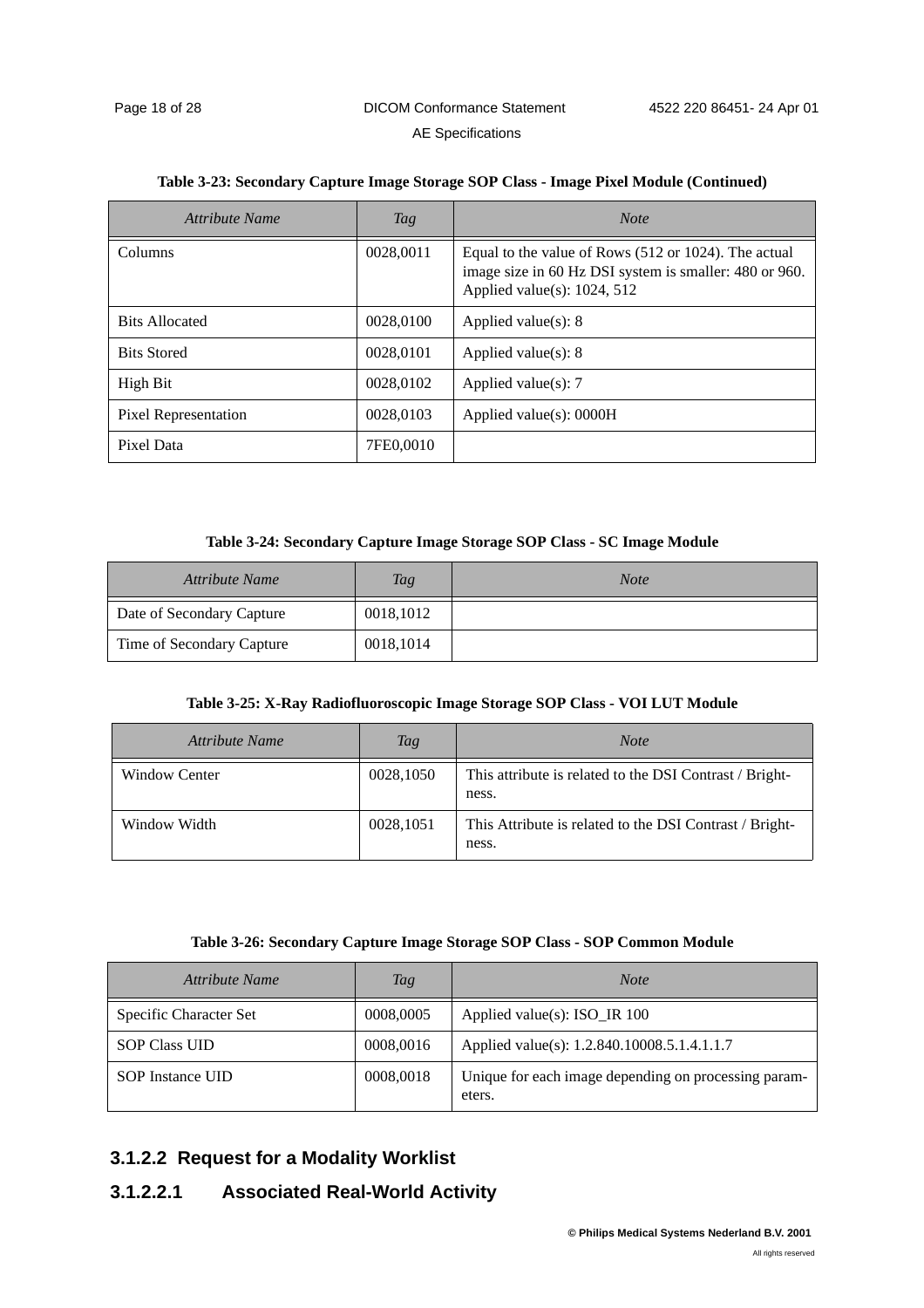This DSI function will be triggered at request of the operator. An Association will be set-up to the pre-configured remote system (the RIS). After receiving the Worklist the Association is released.

### **3.1.2.2.2 Proposed Presentation Contexts**

DSI will propose the following presentation contexts:

| Table 3-27: Proposed Presentation Contexts for Request for Modality Worklist |  |  |
|------------------------------------------------------------------------------|--|--|
|------------------------------------------------------------------------------|--|--|

| <b>Presentation Context table</b>               |                            |                                     |                     |            |             |
|-------------------------------------------------|----------------------------|-------------------------------------|---------------------|------------|-------------|
| <b>Abstract Syntax</b>                          |                            | <b>Transfer Syntax</b>              |                     | Role       | Extended    |
| <b>Name</b>                                     | UID                        | Name List                           | <b>UID</b> List     |            | Negotiation |
| Modality Worklist Infor-<br>mation Model - FIND | 1.2.840.10008.<br>5.1.4.31 | Implicit VR<br>Little Endian        | 1.2.840.10008.1.2   | <b>SCU</b> | None        |
|                                                 |                            | <b>Explicit VR</b><br>Little Endian | 1.2.840.10008.1.2.1 | <b>SCU</b> | None        |

### <span id="page-22-0"></span>**3.1.2.2.3 SOP Specific Conformance to Modality Worklist Management**

DSI provides standard conformance.

No optional Matching keys are supported (i.e. no optional Matching Keys will be present in the C-FIND Requests).

No optional Return Keys are supported (i.e. no optional Return Keys will be present in the C-FIND Requests).

If more than 42 worklist items are received (via C-FIND Responses) as result of a worklist request, DSI will cancel the request by sending a C-CANCEL-FIND Request.

The status of the C-FIND Responses (Success, Refused, Error, Warning) is logged. Only general status messages are displayed on the user interface, like "RIS not responding" and "No patient available from RIS".

The following non-printable characters (hexa-decimal coded) are not supported in the received Worklist data:

00H through 1FH, 7FH 80H through 9FH, A0H, A6H, A8H, A9H, AAH, AEH B1H, B4H, B8H, B9H, BEH C0H, C1H, C2H, C3H, C8H, CAH, CBH, CCH, CDH, CEH, CFH D0H. D2H, D3H, D4H, D5H, D9H, DAH, DBH, DDH, DEH E3H F0H, F5H, FDH, FEH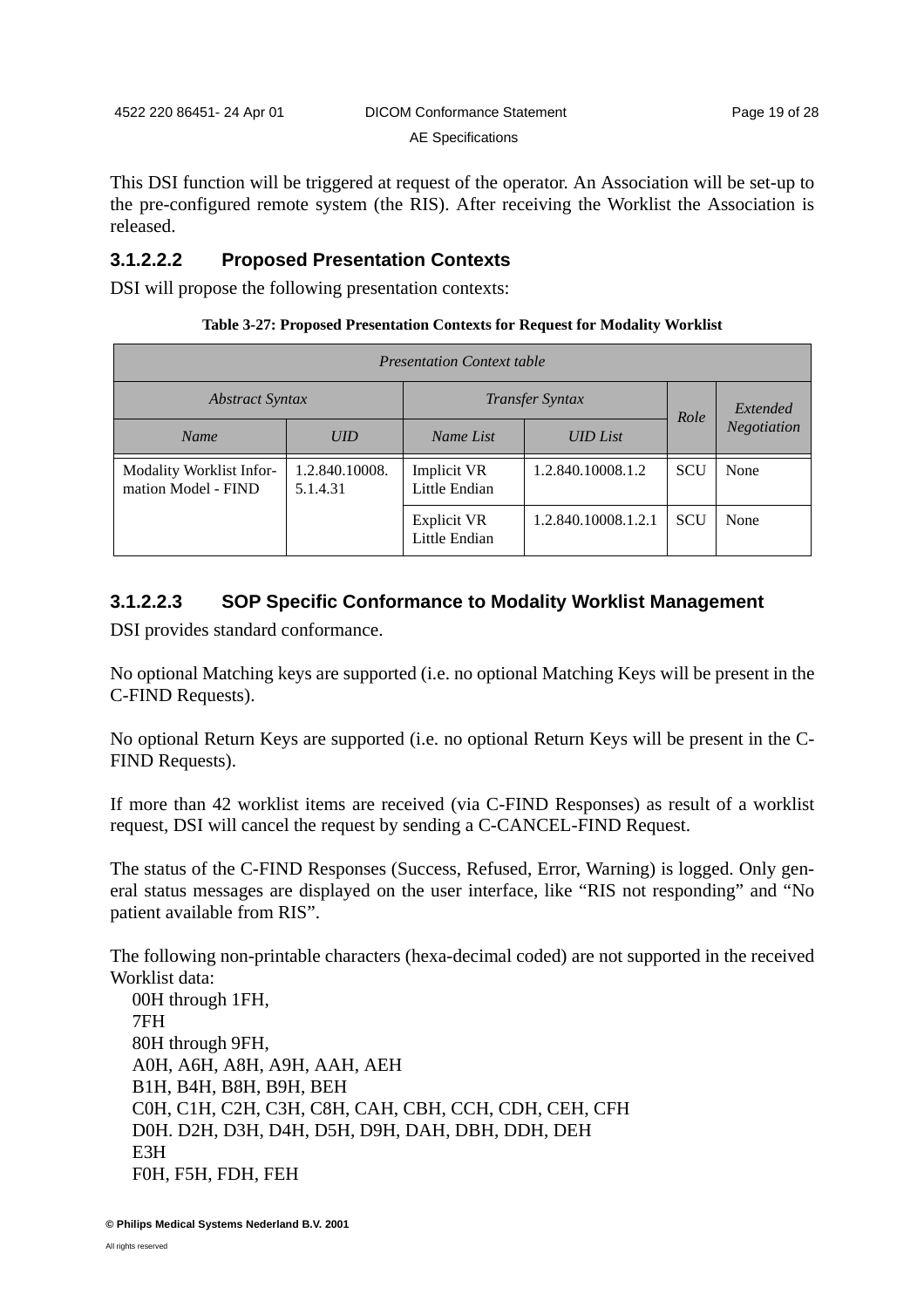If one or more of these non-printable characters are present in the strings of received Worklist data, the string is not accepted. If non-printable characters are present in the Patient Name or if this attribute is empty, the worklist entry is not accepted. In case the Patient Name only contains spaces, this Worklist entry and all succeeding Worklist entries will be skipped.

This chapter specifies in detail the applied attributes in the C-FIND Service Element of this supported SOP Class.

| Table 3-28: Modality Worklist Information Model - FIND SOP Class - Patient Identification Module |  |  |
|--------------------------------------------------------------------------------------------------|--|--|
|                                                                                                  |  |  |

| <b>Attribute Name</b> | <b>Tag</b> | <b>Note</b> |
|-----------------------|------------|-------------|
| Patient's Name        | 0010,0010  |             |
| Patient ID            | 0010,0020  |             |

#### **Table 3-29: Modality Worklist Information Model - FIND SOP Class - Patient Demographic Module**

| <b>Attribute Name</b> | Tag       | <b>Note</b> |
|-----------------------|-----------|-------------|
| Patient's Birth Date  | 0010,0030 |             |
| Patient's Sex         | 0010,0040 |             |

### <span id="page-23-0"></span>**Table 3-30: Modality Worklist Information Model - FIND SOP Class - Scheduled Procedure Step Module**

| Attribute Name                             | Tag       | <b>Note</b>                        |
|--------------------------------------------|-----------|------------------------------------|
| Scheduled Procedure Step Sequence          | 0040,0100 |                                    |
| $>$ Modality                               | 0008,0060 |                                    |
| $>$ Scheduled Station AE Title             | 0040,0001 | Is used as fixed Single Value key. |
| > Scheduled Procedure Step Start<br>Time   | 0040,0003 |                                    |
| > Scheduled Performing Physician's<br>Name | 0040,0006 |                                    |
| > Scheduled Procedure Step<br>Description  | 0040,0007 |                                    |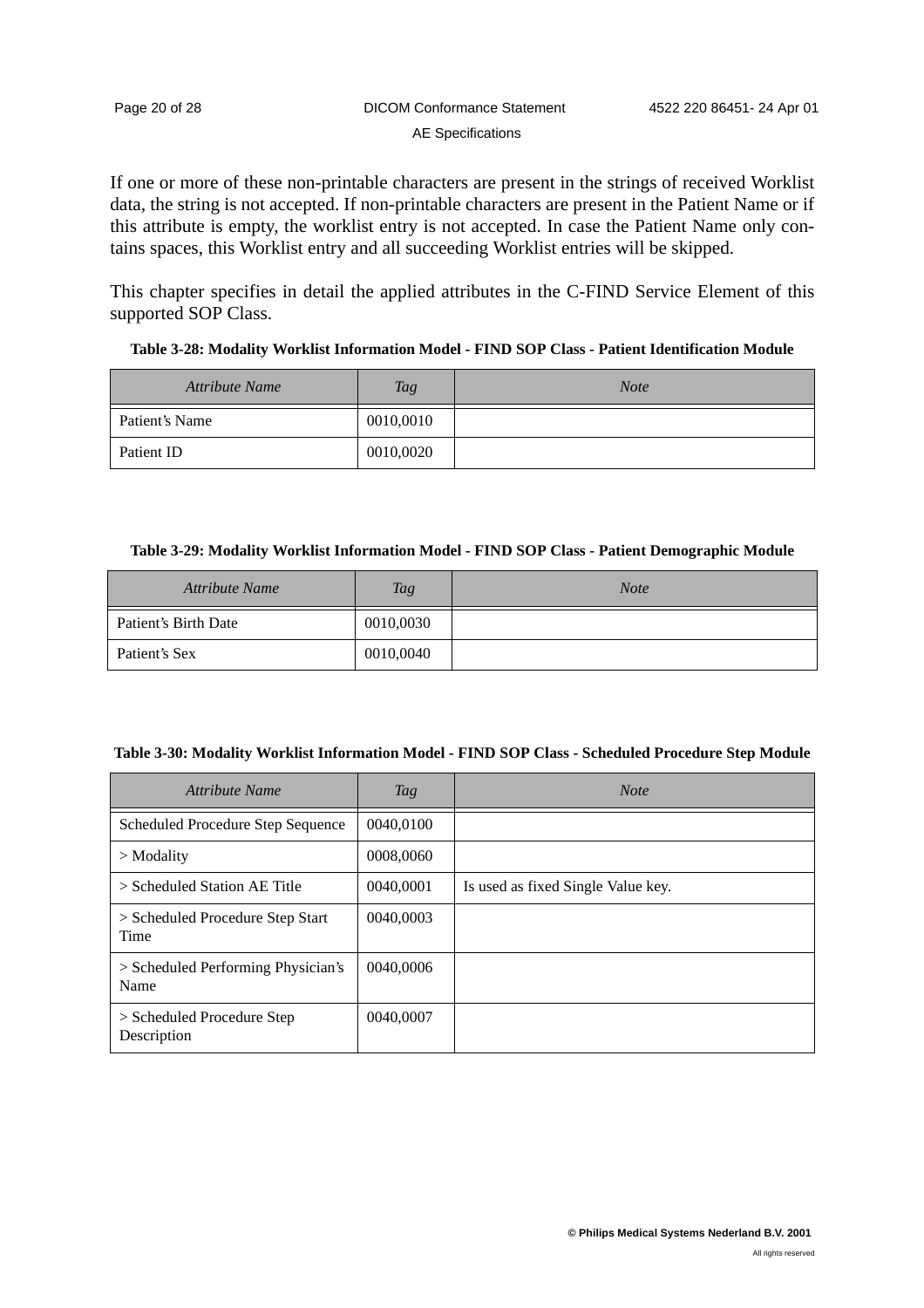#### **Table 3-31: Modality Worklist Information Model - FIND SOP Class - Requested Procedure Module**

| <b>Attribute Name</b>     | Tag       | <b>Note</b> |
|---------------------------|-----------|-------------|
| <b>Study Instance UID</b> | 0020,000D |             |

#### <span id="page-24-1"></span>**Table 3-32: Modality Worklist Information Model - FIND SOP Class - Imaging Service Request Module**

| <b>Attribute Name</b>      | Tag       | <b>Note</b> |
|----------------------------|-----------|-------------|
| <b>Accession Number</b>    | 0008,0050 |             |
| Referring Physician's Name | 0008,0090 |             |

### <span id="page-24-0"></span>**3.1.2.3 Create a Study Component**

### **3.1.2.3.1 Associated Real-World Activity**

This DSI function will be triggered when a Worklist item is selected, i.e. a Study Component will be created. An Association will be set-up to the pre-configured remote system (usually a RIS). After informing the remote system about the created Study Component, the Association is released.

### **3.1.2.3.2 Proposed Presentation Contexts**

DSI will propose the following presentation contexts:

#### **Table 3-33: Proposed Presentation Contexts for Create a Study Component**

| <b>Presentation Context table</b>                |                                                                 |                                         |                     |            |                    |
|--------------------------------------------------|-----------------------------------------------------------------|-----------------------------------------|---------------------|------------|--------------------|
|                                                  | <b>Transfer Syntax</b><br><i><b>Abstract Syntax</b></i><br>Role |                                         | Extended            |            |                    |
| <b>Name</b>                                      | UID                                                             | Name List                               | <b>UID</b> List     |            | <b>Negotiation</b> |
| <b>Study Component Man-</b><br>agement SOP Class | 1.2.840.10008.<br>3.1.2.3.2                                     | <b>Implicit VR</b><br>Little Endian     | 1.2.840.10008.1.2   | <b>SCU</b> | None               |
|                                                  |                                                                 | <b>Explicit VR</b><br>Little Endian     | 1.2.840.10008.1.2.1 | <b>SCU</b> | None               |
|                                                  |                                                                 | <b>Explicit VR</b><br><b>Big Endian</b> | 1.2.840.10008.1.2.2 | <b>SCU</b> | None               |

### **3.1.2.3.3 SOP Specific Conformance to Study Component Management**

DSI provides standard conformance.

Only the N-CREATE Service Element is used (as SCU), so no use of the N-GET and N-SET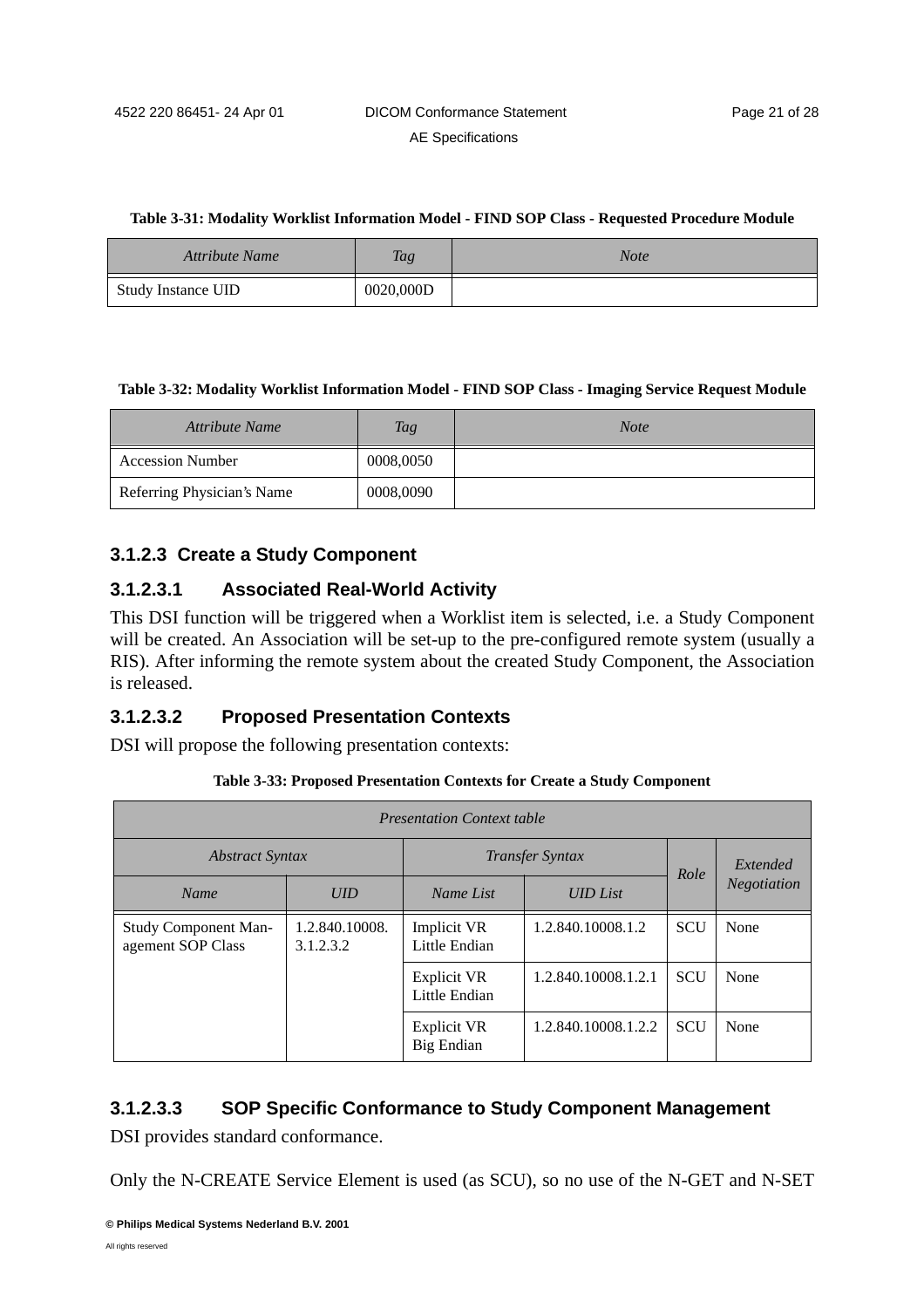Service Elements.

No optional attributes are applied in the N-CREATE Service Element. The Specific Character Set (conditional in DICOM) will always be present.

The status of the DIMSE Responses (Success, Refused, Error, Warning) is logged. No status messages are displayed on the user interface.

This chapter specifies in detail the applied attributes in the N-CREATE Service Element of this supported SOP Class.

| Table 3-34: Study Component Management SOP Class - Study Component Module |  |
|---------------------------------------------------------------------------|--|
|                                                                           |  |

| <b>Attribute Name</b>      | <b>Tag</b> | <b>Note</b>     |
|----------------------------|------------|-----------------|
| Referenced Series Sequence | 0008,1115  | Is always empty |
| Study ID                   | 0020,0010  | Is always empty |

#### **Table 3-35: Study Component Management SOP Class - SOP Common Module**

| <b>Attribute Name</b>         | Tag       | Note                                                     |
|-------------------------------|-----------|----------------------------------------------------------|
| <b>Specific Character Set</b> | 0008,0005 | Applied value(s): $ISO$ <sub>ISO</sub> <sub>IR</sub> 100 |

#### **Table 3-36: Study Component Management SOP Class - Study Component Relationship Module**

| Attribute Name                   | Tag       | <b>Note</b>                                                               |  |
|----------------------------------|-----------|---------------------------------------------------------------------------|--|
| <b>Referenced Study Sequence</b> | 0008,1110 |                                                                           |  |
| > Referenced SOP Class UID       | 0008,1150 | Applied value(s): 1.2.840.10008.3.1.2.3.1                                 |  |
| > Referenced SOP Instance UID    | 0008,1155 | Value from Study Instance UID in C-FIND Response<br>of Modality Worklist. |  |

#### **Table 3-37: Study Component Management SOP Class - Study Component Acquisition Module**

| Attribute Name                   | Tag       | <b>Note</b>                                                                                        |
|----------------------------------|-----------|----------------------------------------------------------------------------------------------------|
| Modality                         | 0008,0060 | Applied value $(s)$ : RF, RG                                                                       |
| <b>Study Description</b>         | 0008,1030 | Description of the classification of the Study (Compo-<br>nent) performed, entered by institution. |
| <b>Study Component Status ID</b> | 0032,1055 |                                                                                                    |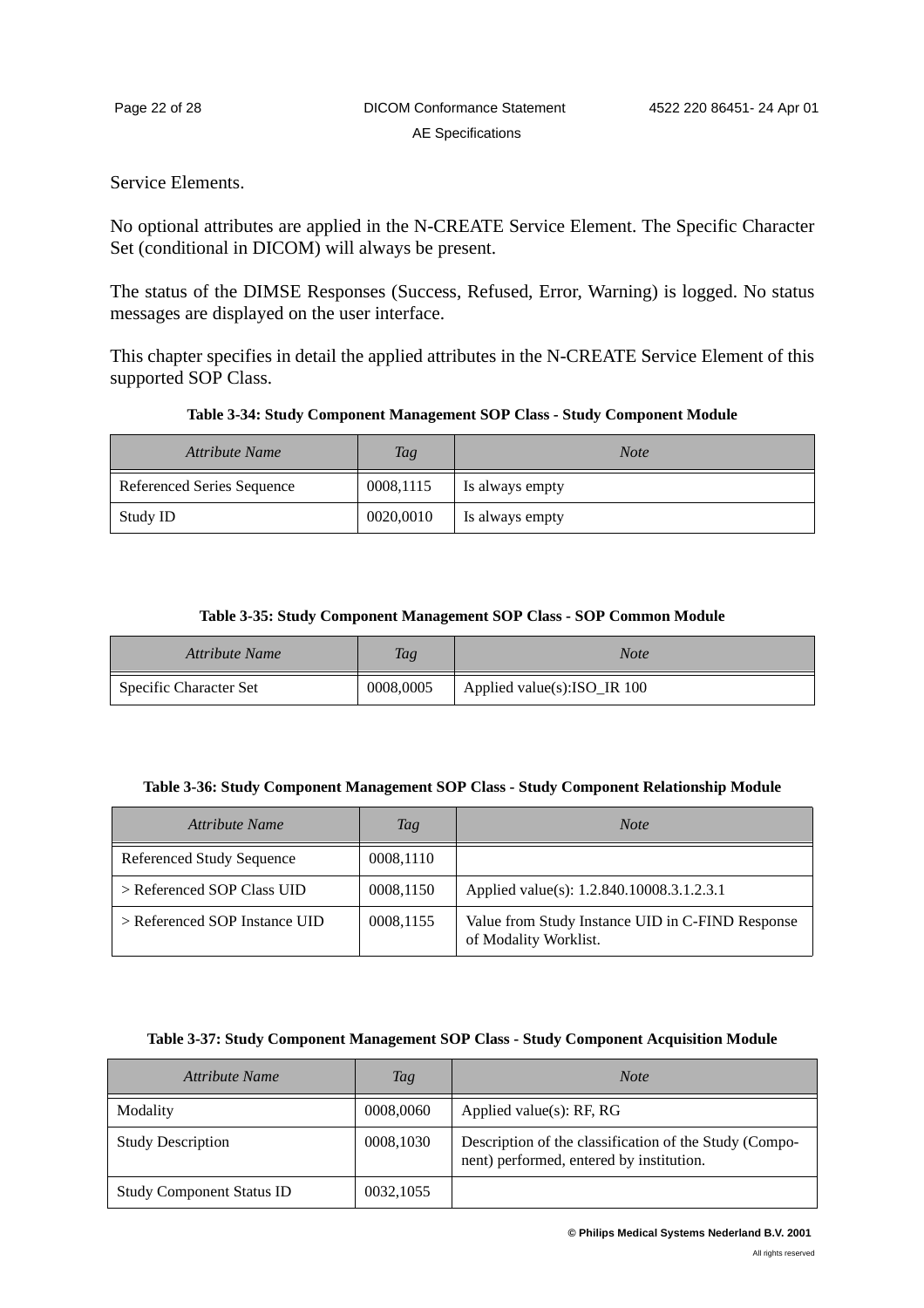# <span id="page-26-0"></span>**3.1.3 Association Acceptance Policy**

DSI does not accept Associations.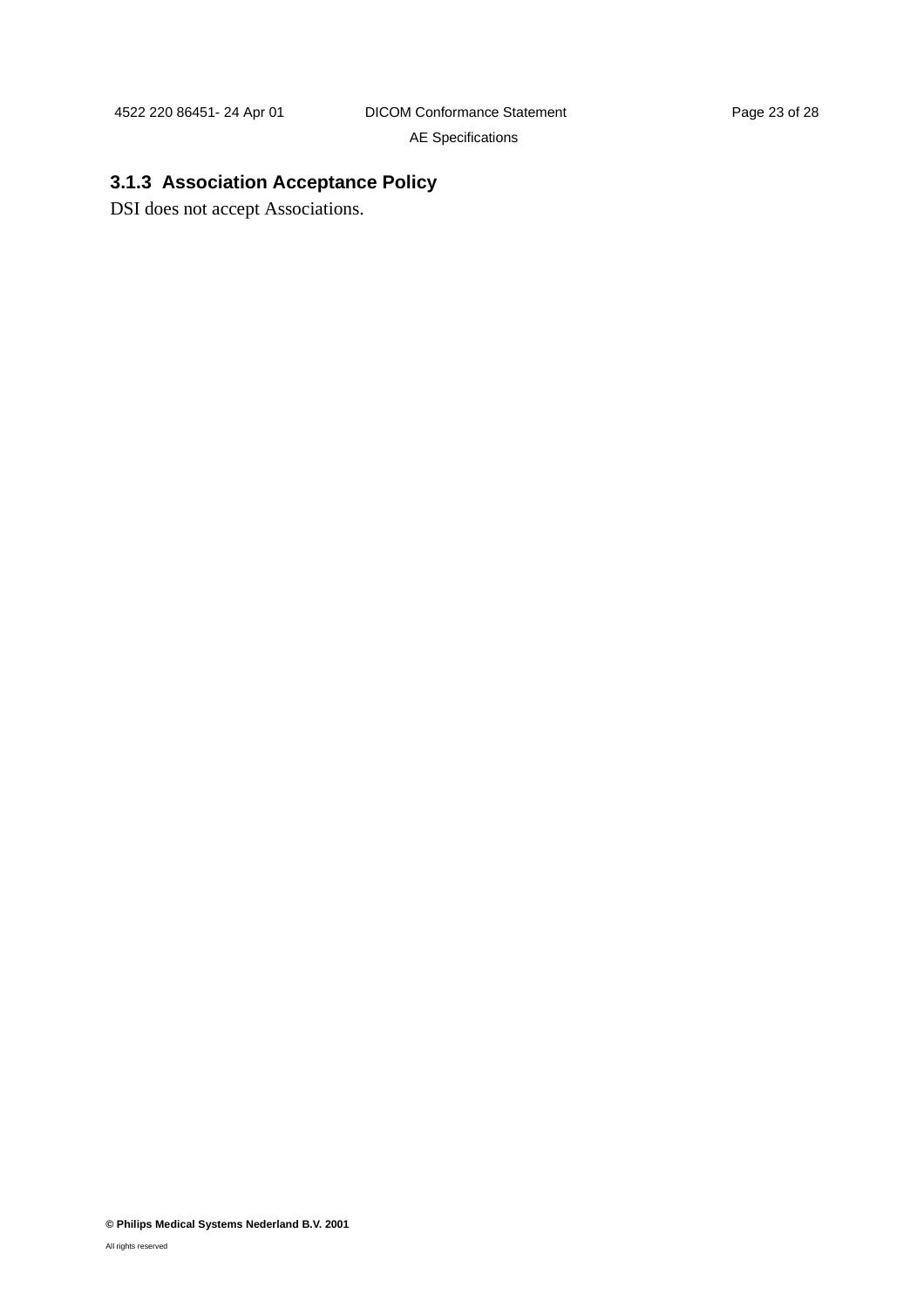# <span id="page-27-0"></span>**4 Communication Profiles**

### <span id="page-27-1"></span>**4.1 TCP/IP Stack**

DSI provides DICOM 3.0 TCP/IP Network Communication Support as defined in Part 8 of the DICOM 3.0 Standard.

### <span id="page-27-2"></span>**4.1.1 Physical Media Support**

The DSI system supports ISO 8802-3 10 MB Ethernet.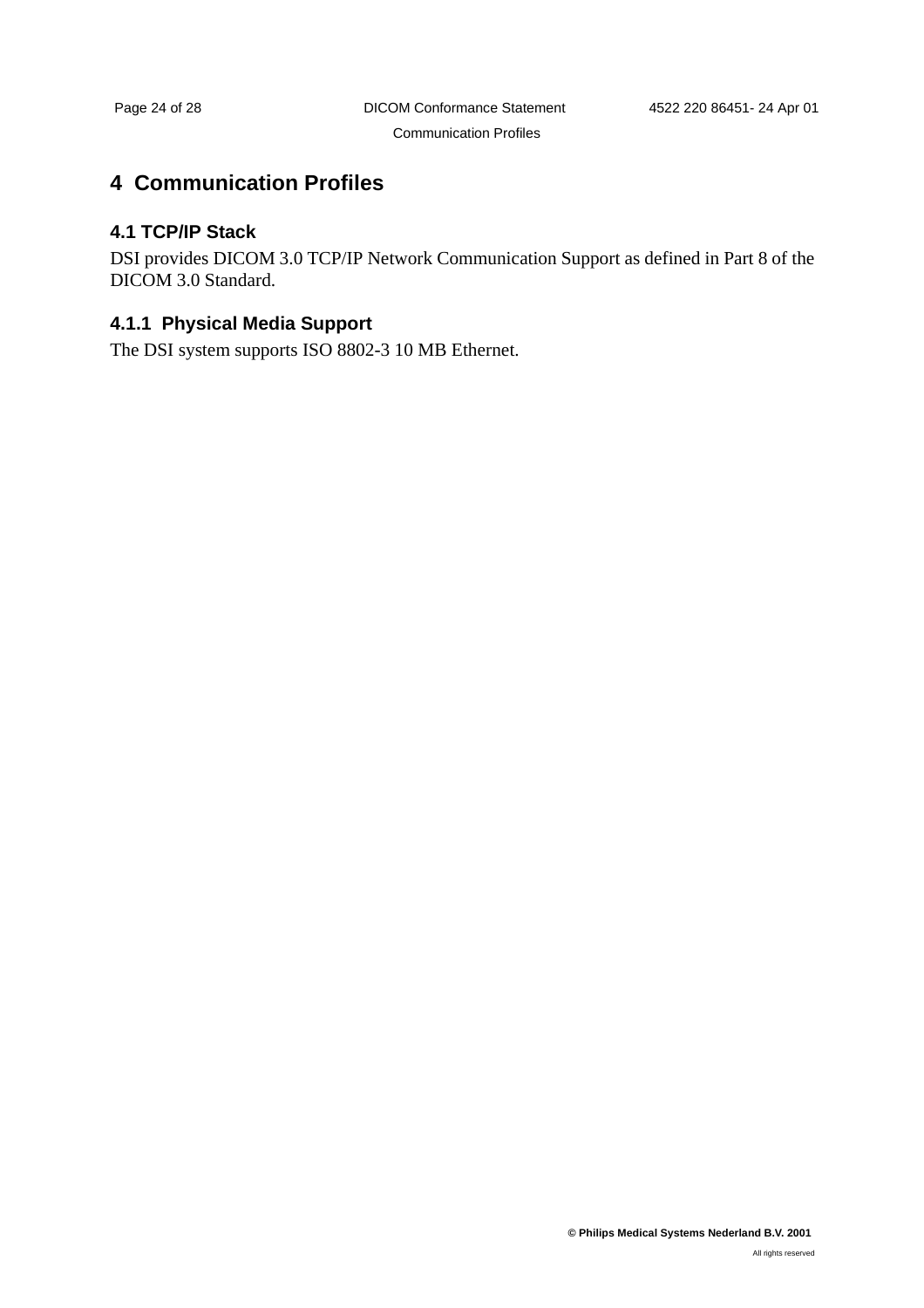# <span id="page-28-0"></span>**5 Extensions/Specializations/Privatizations**

Not applicable.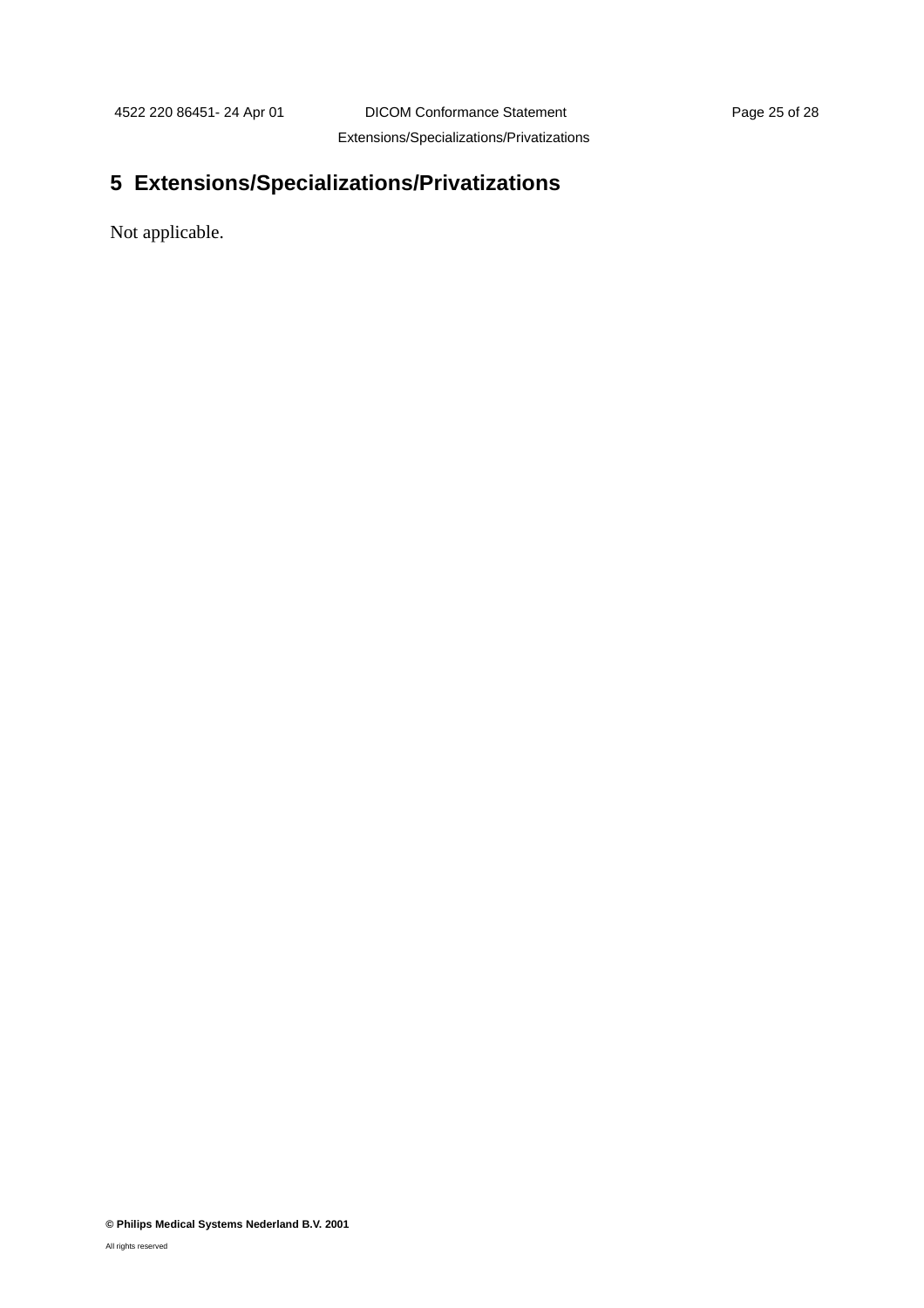**Configuration** 

# <span id="page-29-0"></span>**6 Configuration**

The configuration of a DSI system is done by means of a configuration program. It is intended to be used by Philips service engineers only.

### <span id="page-29-1"></span>**6.1 AE Title/Presentation Address mapping**

### <span id="page-29-2"></span>**6.1.1 Local AE Titles and Presentation Addresses**

The local (so of DSI itself) Application Entity Title, local System Name and local (System) IP Address are selected by the service configuration program.

### <span id="page-29-3"></span>**6.1.2 Remote AE Titles and Presentation Addresses**

All remote applications to be selected as image export destination or as Worklist supplier are configurable for the following items:

- The Application Entity Title of the remote application.
- The IP Address and Port Number at which the remote application should accept Association requests.
- The Remote Host Name (i.e. System name) of the system on which the remote application resides.

The Remote Host Name is used in the remote DICOM system list with the F4 Config page.

### <span id="page-29-4"></span>**6.2 Configurable parameters**

• The PDU size of DSI (i.e. the maximum allowed size of PDU messages received by DSI) is fixed on 16K.

For optimal performance of the communication DSI - remote system, it is advised to configure the PDU size on the remote system as large as possible: unlimited and 64K are preferred (in that order). PDU size of 32K on the remote system should **not** be taken due to an implementation restriction of DSI, PDU size of 32 is allowed for DSIs with MEN board.

- "Hospital Name" (configurable) is mapped on "Institution Name" see [Table 3-8 on page 11](#page-14-0).
- "System Name" (configurable) is mapped on ""Station Name" see [Table 3-8 on page 11.](#page-14-0)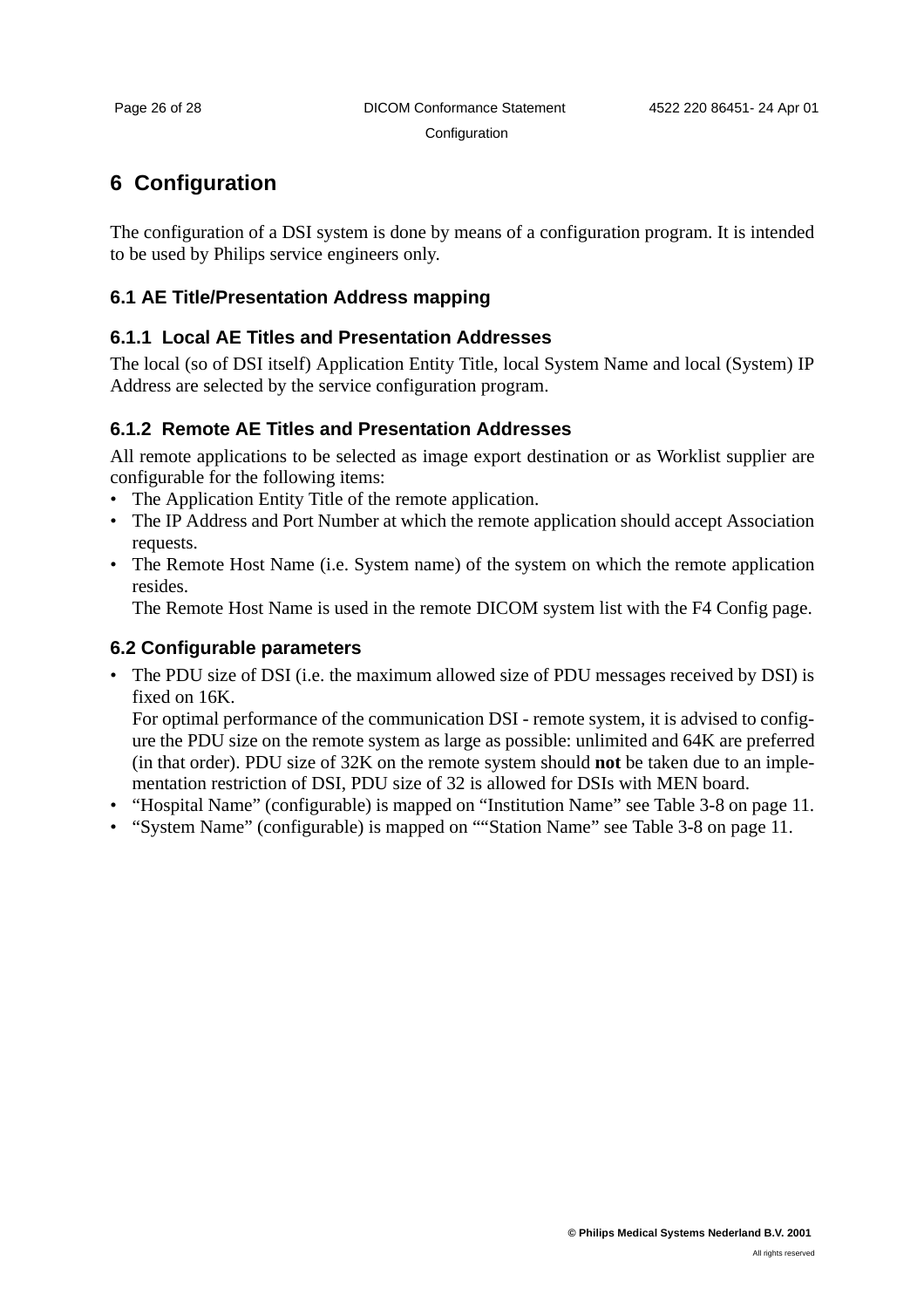# <span id="page-30-0"></span>**7 Support of Extended Character Sets**

DSI supports the Extended Character Set "ISO\_IR 100" (Latin alphabet No 1, supplementary set) for the Image Export function.

The support of characters at import of Modality Worklist data is specified in [section 3.1.2.2.3](#page-22-0) [on page 19.](#page-22-0)